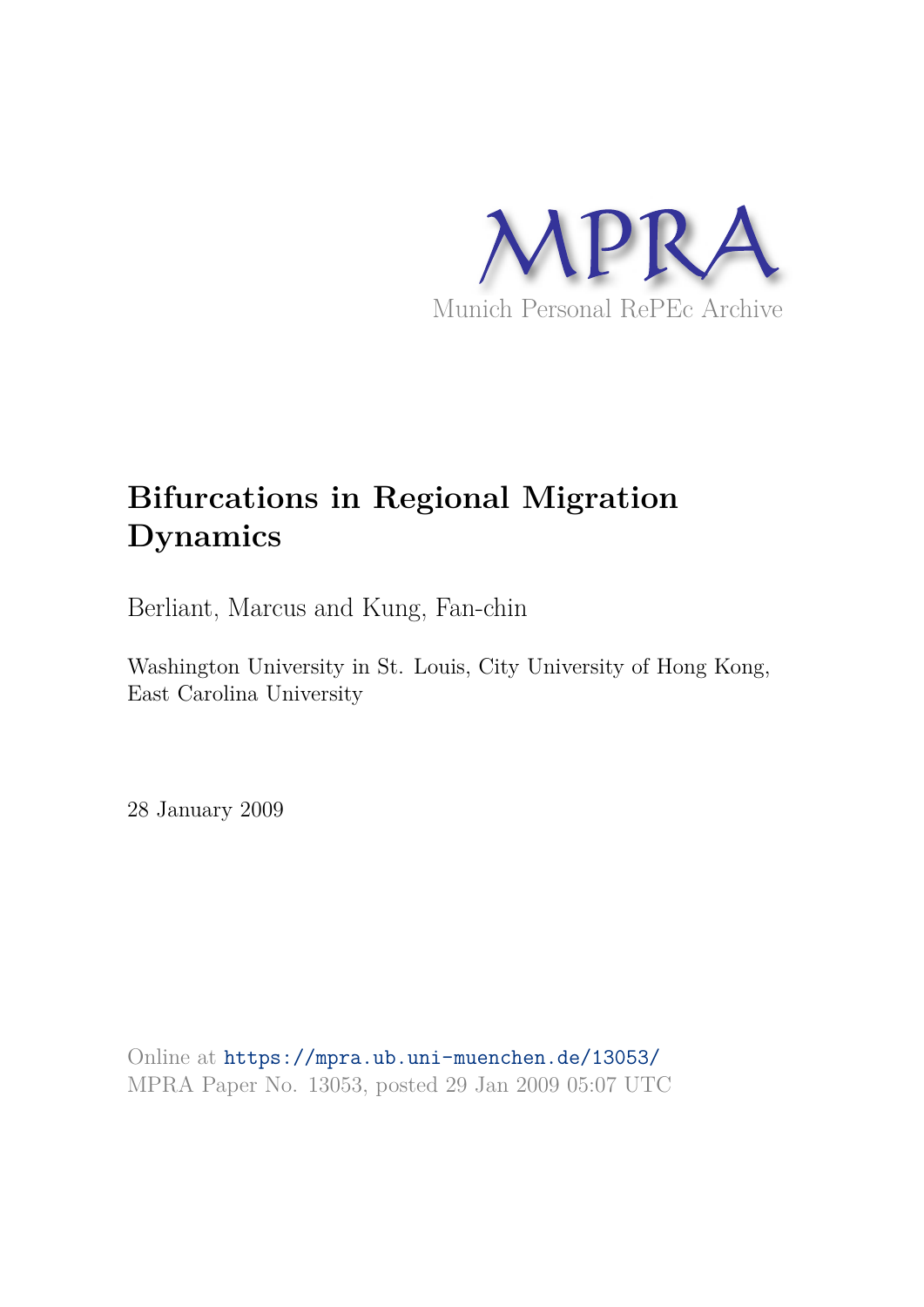## Bifurcations in Regional Migration Dynamics

Marcus Berliant<sup>†</sup>

Department of Economics, Washington University in St. Louis

Fan-chin Kung<sup>‡</sup>

Department of Economics and Finance, City University of Hong Kong

and

Department of Economics, East Carolina University

January 2009

#### Abstract

The tomahawk bifurcation is used by Fujita et al. (1999) in a model with two regions to explain the formation of a core-periphery urban pattern from an initial uniform distribution. Baldwin et al. (2003) show that the tomahawk bifurcation disappears when the two regions have an uneven population of immobile agricultural workers. Thus, the appearance of this type of bifurcation is the result of assumed exogenous model symmetry. We provide a general analysis in a regional model of the class of bifurcations that have crossing equilibrium loci, including the tomahawk bifurcation, by examining arbitrary smooth parameter paths in a higher dimensional parameter space. We find that, in a parameter space satisfying a mild rank condition, generically in all parameter

The authors thank Yuri Mansury for helpful comments but retain responsibility for any errors herein.

<sup>&</sup>lt;sup>†</sup>Department of Economics, Washington University, Campus Box 1208, 1 Brookings Drive, St. Louis, MO 63130-4899 USA. Phone: (314) 935-8486. Fax: (314) 935-4156. E-mail: berliant@artsci.wustl.edu.

<sup>&</sup>lt;sup>‡</sup>Department of Economics and Finance, City University of Hong Kong, 83 Tat Chee Avenue, Kowloon, Hong Kong. Phone: 852-27887407. Fax: 852-27888806. E-mail: kungfc@cityu.edu.hk.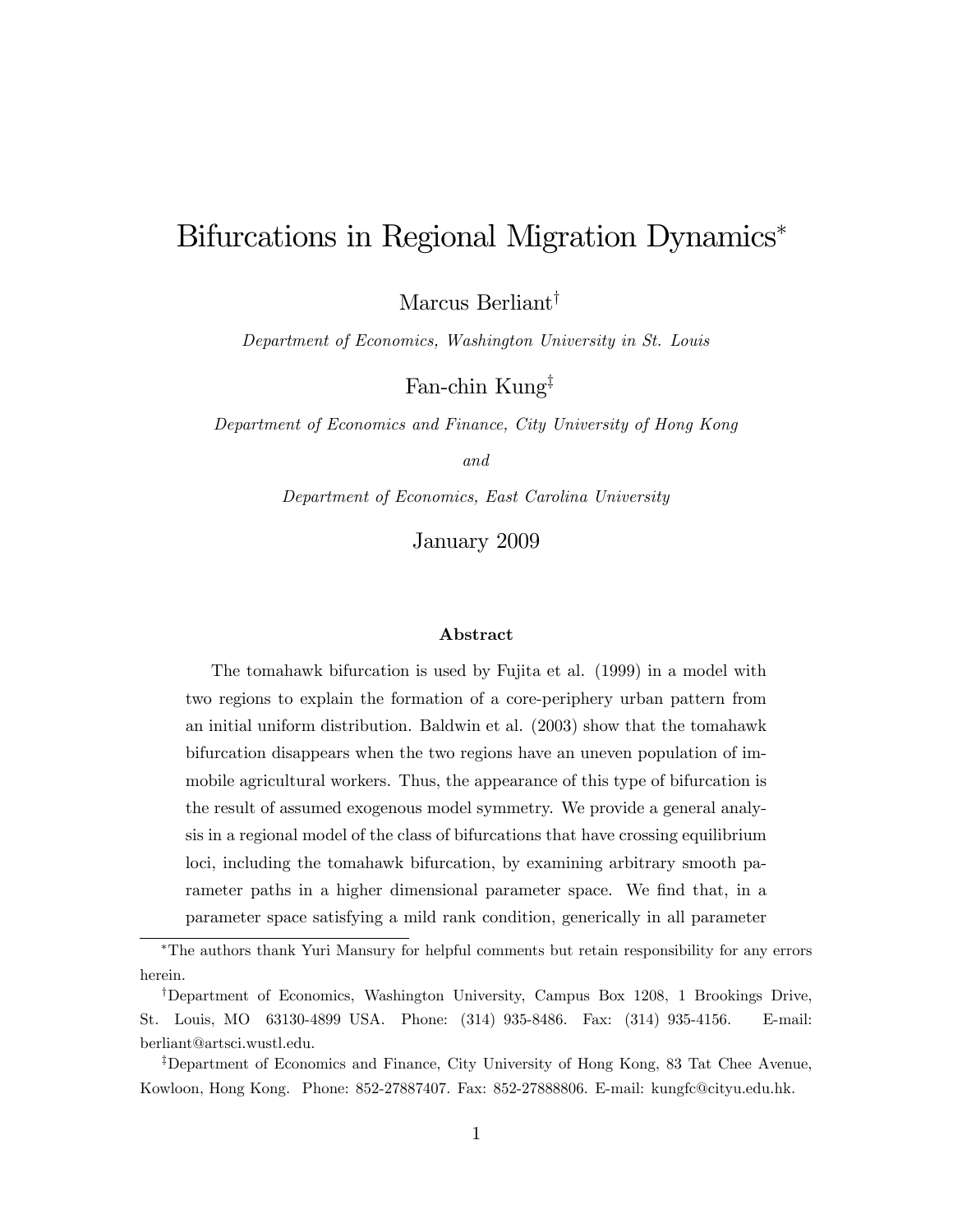paths this class of bifurcations does not appear. In other words, conclusions drawn from the use of this bifurcation to generate a core-periphery pattern are not robust. Generically, this class of bifurcations is a myth, an urban legend.

Keywords and Phrases: Bifurcation; genericity analysis; migration dynamics

JEL Classification Numbers: C61, R23, F12

### 1. Introduction

Economic activities are not distributed uniformly in space. Manufacturing often concentrates in a few regions, resulting in a core-periphery pattern. How does one region come to dominate others and become a manufacturing core? The literature often considers a two region system. Beginning with a uniform distribution of immobile agricultural workers or farmers, Fujita et al. (1999) explain the emergence of the core-periphery urban pattern using the dynamics of a tomahawk bifurcation when transportation cost varies and other parameters are Öxed (see also Fujita and Mori, 1997). When transportation cost is high, the symmetric equilibrium, where both regions have the same mobile manufacturing population, is the only equilibrium and it is stable. When transportation cost is moderate, two other stable equilibria emerge; when this happens, one of the two regions attracts all of the manufacturing, resulting in a core-periphery pattern. When transportation cost is low, the symmetric equilibrium becomes unstable and the only stable equilibria are the two core-periphery equilibria.

Is this type of bifurcation robust? Baldwin et al. (2003) examine the case where one region has slightly more immobile agricultural workers than the other. The model still preserves the feature of catastrophic agglomeration but the tomahawk bifurcation disappears. This means that the tomahawk bifurcation results from exogenous model symmetry. In addition, they show that, in the footloose entrepreneur model, the tomahawk bifurcation appears in the case of symmetric immobile population in regions but disappears with asymmetric populations (see also Forslid and Ottaviano, 2003).

To illustrate how the underlying exogenous parameters, such as the location of immobile population, affect bifurcation patterns, let's consider the following one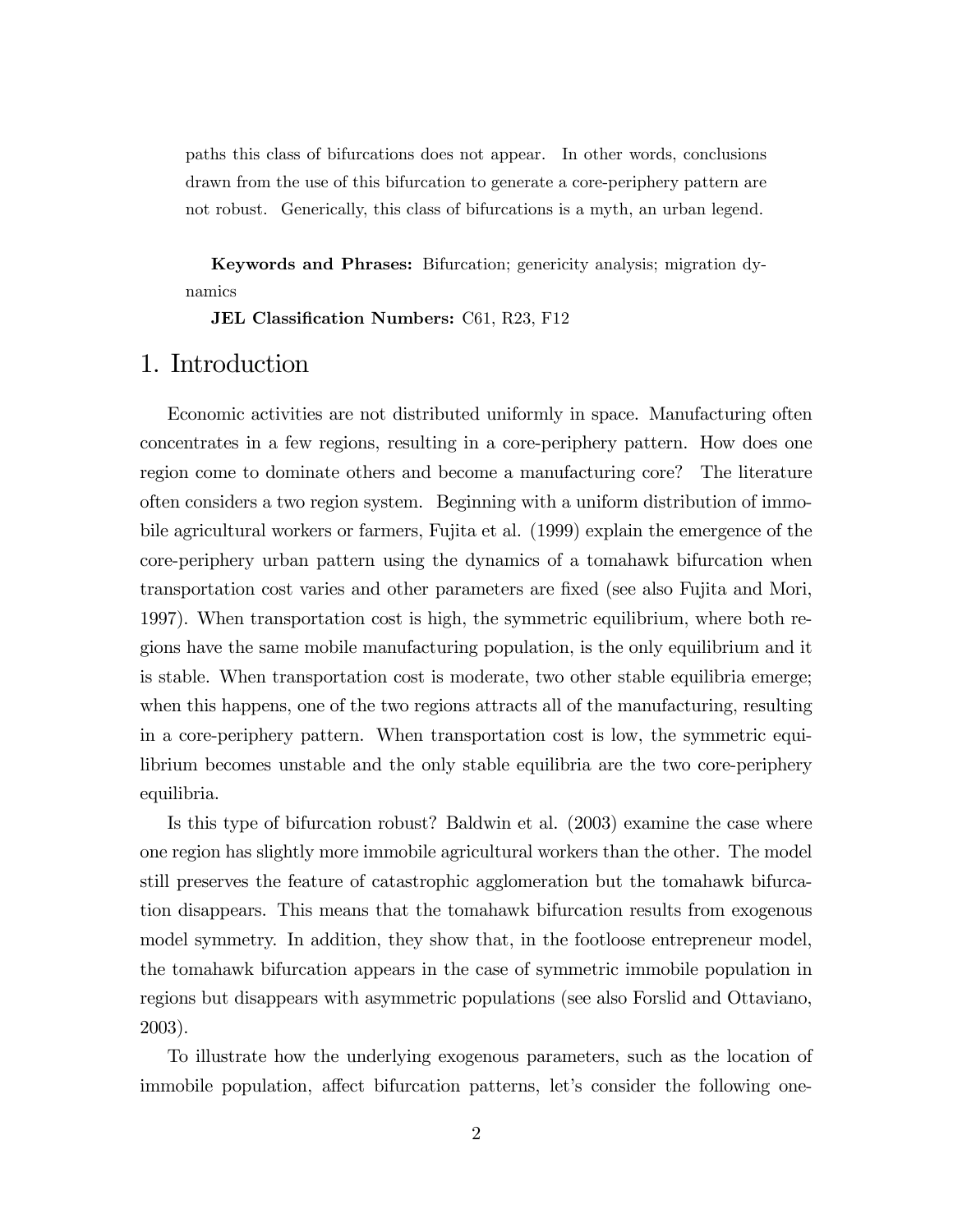dimensional dynamical system with two parameters:

$$
\dot{x} = a + bx - x^3
$$

where  $x \in \Re$  and parameters  $(a, b) \in \Re^2$ . This system exhibits the standard pitchfork bifurcation when  $a = 0$  (see Figure 1; the solid and dashed lines indicate stable and unstable equilibria respectively). To show that this bifurcation is not robust, we perturb  $\alpha$  to 0.005 and obtain Figure 2 instead. The general contour is still the same and the stable and unstable regions change slightly, but the equilibrium loci do not cross each other. This is a saddle-node bifurcation. The same pattern appears when we perturb a to  $-0.005$  in Figure 3. The full equilibrium diagram against the two-dimensional parameter space  $(a, b)$  is plotted in Figure 4. Consider all one dimensional paths in  $(a, b)$  space and the equilibrium diagram generated by taking a slice of the three-dimensional picture along any path. We can see that only in some paths passing through (0; 0), there is a pitchfork bifurcation.

```
[Figure 1 Here]
[Figure 2 Here]
[Figure 3 Here]
[Figure 4 Here]
```
This paper provides a general analysis of the class of bifurcations having crossing equilibrium loci in a two region model. This class includes, for example, the tomahawk, the pitchfork, and the transcritical bifurcations. It is well-known that such bifurcations are not stable: "all bifurcations of one-parameter families at an equilibrium with a zero eigenvalue can be perturbed into saddle-node bifurcations" (Guckenheimer and Holmes, 1997, p. 149). Baldwin et al. (2003) demonstrate exactly this by adding a slight population asymmetry while letting the dynamical system change along the transportation cost axis. We examine equilibrium dynamics along arbitrary smooth  $(C<sup>r</sup>)$  parameter paths in a higher dimensional parameter space. We show that in a parameter space satisfying a mild rank condition, generically<sup>1</sup> in all parameter paths this class of bifurcations does not appear. Thus, these kinds of

<sup>&</sup>lt;sup>1</sup>Here, a generic property means a property satisfied by parameter paths in an open and dense set.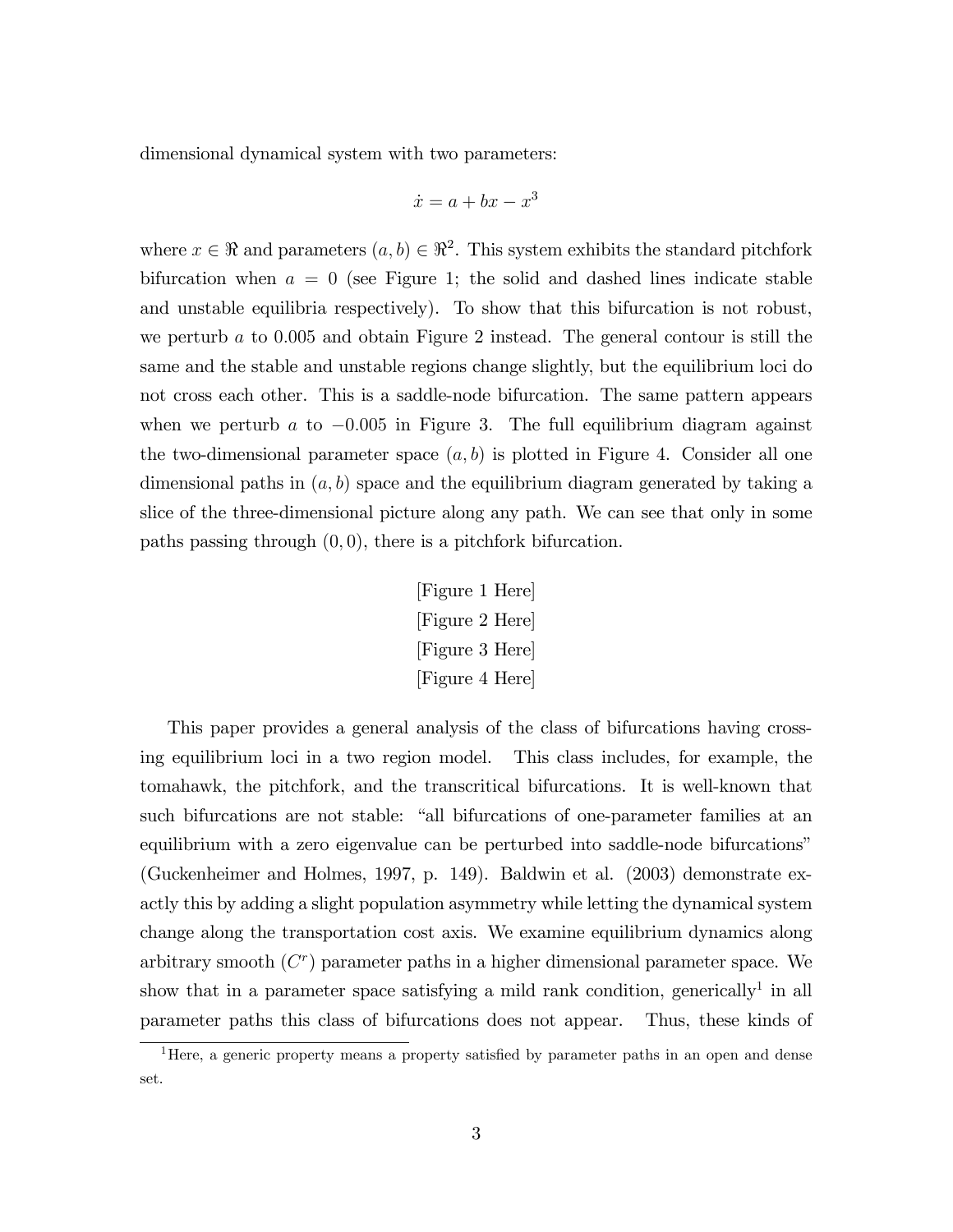bifurcations are not robust, and their appearance relies on the strategic choice of very specific parameter values. The rank condition just mentioned requires that the Jacobian matrix of the dynamical system with respect to endogenous variables and parameters has full rank at every equilibrium for all parameter values, and is standard in the general equilibrium literature on smooth economies. We show that it is easy to find such a parameter space.

Section 2 introduces the benchmark model and extends it to more exogenous parameters. Section 3 discusses migration dynamics and presents the main result. Section 4 concludes.

## 2. The Model

The core-periphery model features a two-region economy with the same resources in both regions. The same populations of immobile farmers in both regions produce a homogeneous agricultural good under constant returns to scale. A population of mobile manufacturing workers can migrate between regions. These manufacturing workers move to the region where they enjoy a higher utility level. The transportation of manufactured goods across regions bears a cost while transport of the agricultural good does not. Manufacturing firms produce differentiated products under increasing returns to scale technologies, competing monopolistically. There are two types of pecuniary externalities that generate forces causing agglomeration. These forces imply positive feedback that comes from firms locating near each other. First, manufacturing production will concentrate where there is a large market with many workers consuming manufactured goods. Second, workers will move to the region where production concentrates because the manufactured goods are cheaper there. The benchmark model is introduced formally next. We then expand the model by adding three more exogenous parameters to conduct genericity analysis in a higher dimensional parameter space.

#### The Benchmark Model

There are two regions in the economy indexed by  $i \in \{1, 2\}$ . There are two types of commodities: a homogeneous agricultural good and horizontally differentiated manufactured goods. There is a continuum of manufactured goods of size  $n \in \mathbb{R}_+$ , determined endogenously. Each manufactured good is denoted by  $j \in [0, n]$ .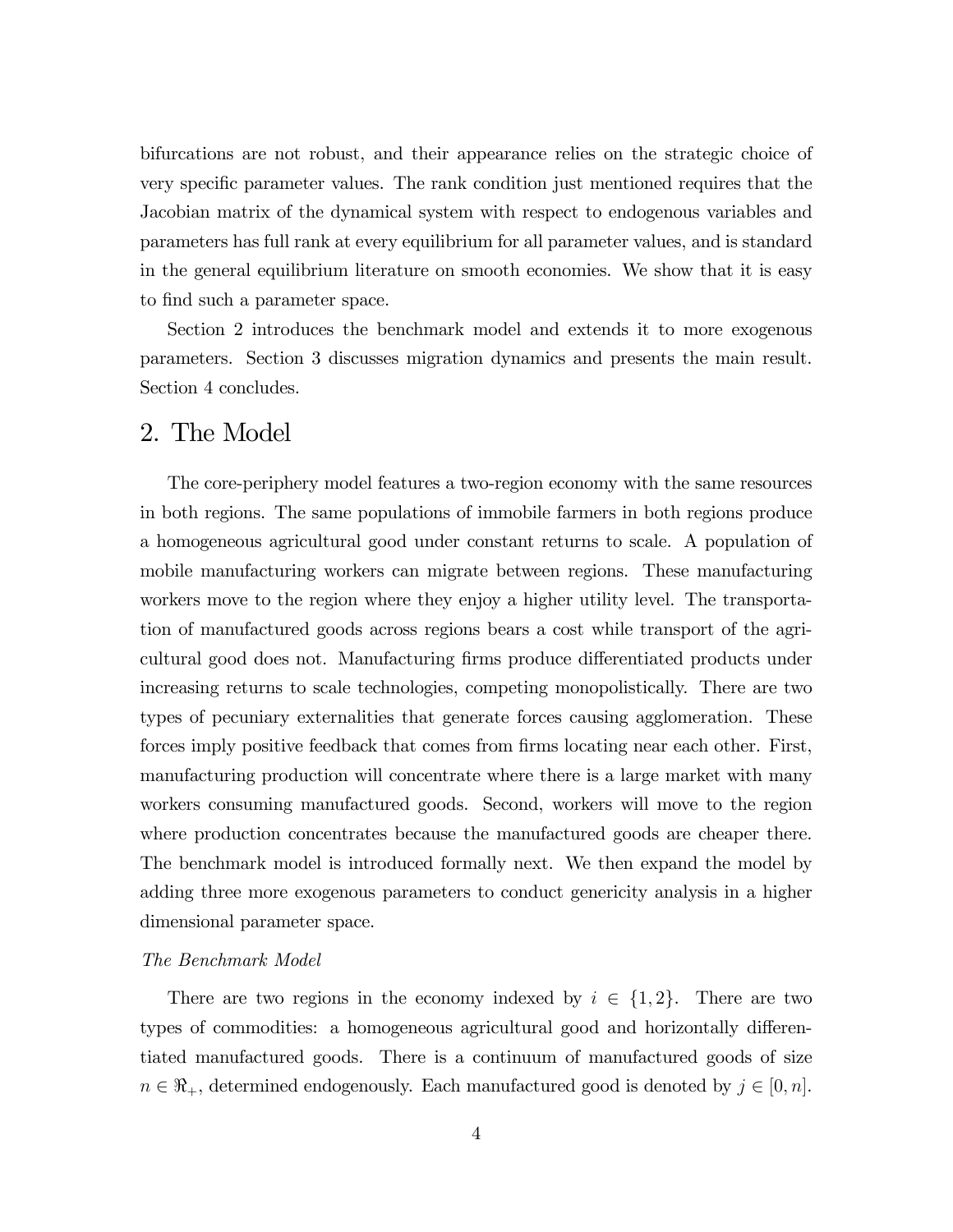Let  $p_i^A \in \mathbb{R}_{++}$  denote the local price of the agricultural good, and let  $p_i(j)$ , where  $p_i: [0, n] \to \Re_{++}$  is a measurable function, denote the local price of each manufactured good  $j$  in region  $i$ . There are two types of consumers: immobile farmers of population  $L_i^A$  in region  $i \in \{1, 2\}$ , and mobile workers of total population  $L^M$  who migrate between regions. Each worker is endowed with one unit of labor, supplied inelastically.

Let  $A \in \mathbb{R}_+$  denote the quantity of the agricultural good, and let  $m(j)$ , where  $m:[0,n]\rightarrow \Re_+$  is a measurable function, denote the quantity of manufactured good j. All consumers have the same utility function

$$
u(m, A) = M^{\mu} A^{1-\mu},
$$

where  $M = \left[\int_0^n m(j)^{\rho} dj\right]^{\frac{1}{\rho}}$  and  $0 < \mu, \rho < 1$ . A consumer in region i with income Y solves the following problem.

$$
\lim_{A, m(j)\in\mathbb{R}_+} u(m, A),
$$
  
s.t.  $p_i^A A + \int_0^n p_i(j) m(j) dj = Y.$  (1)

The demand functions are

$$
\hat{A}_i(Y) = (1 - \mu) Y / p_i^A,
$$
  

$$
\hat{m}_i(j, Y) = \mu Y G_i^{\frac{\rho}{1 - \rho}} / p_i(j)^{\frac{1}{1 - \rho}},
$$

where  $G_i = \left[\int_0^n p_i(j)^{\frac{\rho}{\rho-1}} dj\right]^{\frac{\rho-1}{\rho}}$  $\int$  is the manufacturing price index.

There are two types of workers, skilled workers who work in the manufacturing sector and unskilled workers or farmers who work in the agricultural sector. Skilled workers can move between regions, whereas unskilled workers cannot move between regions. Neither type of worker can change type to move to the other sector. Each worker is also a consumer, and supplies one unit of labor inelastically to the sector in which they are employed.

The agricultural good is produced by farmers with a one-to-one (labor input) output ratio. For simplicity, the transportation of the agricultural good is assumed to bear no cost. Thus, the equilibrium agricultural commodity price is the same in both regions by no arbitrage; let  $p_1^A = p_2^A = p^A$ . Farmers retain all the revenue and they have income  $p^A$ .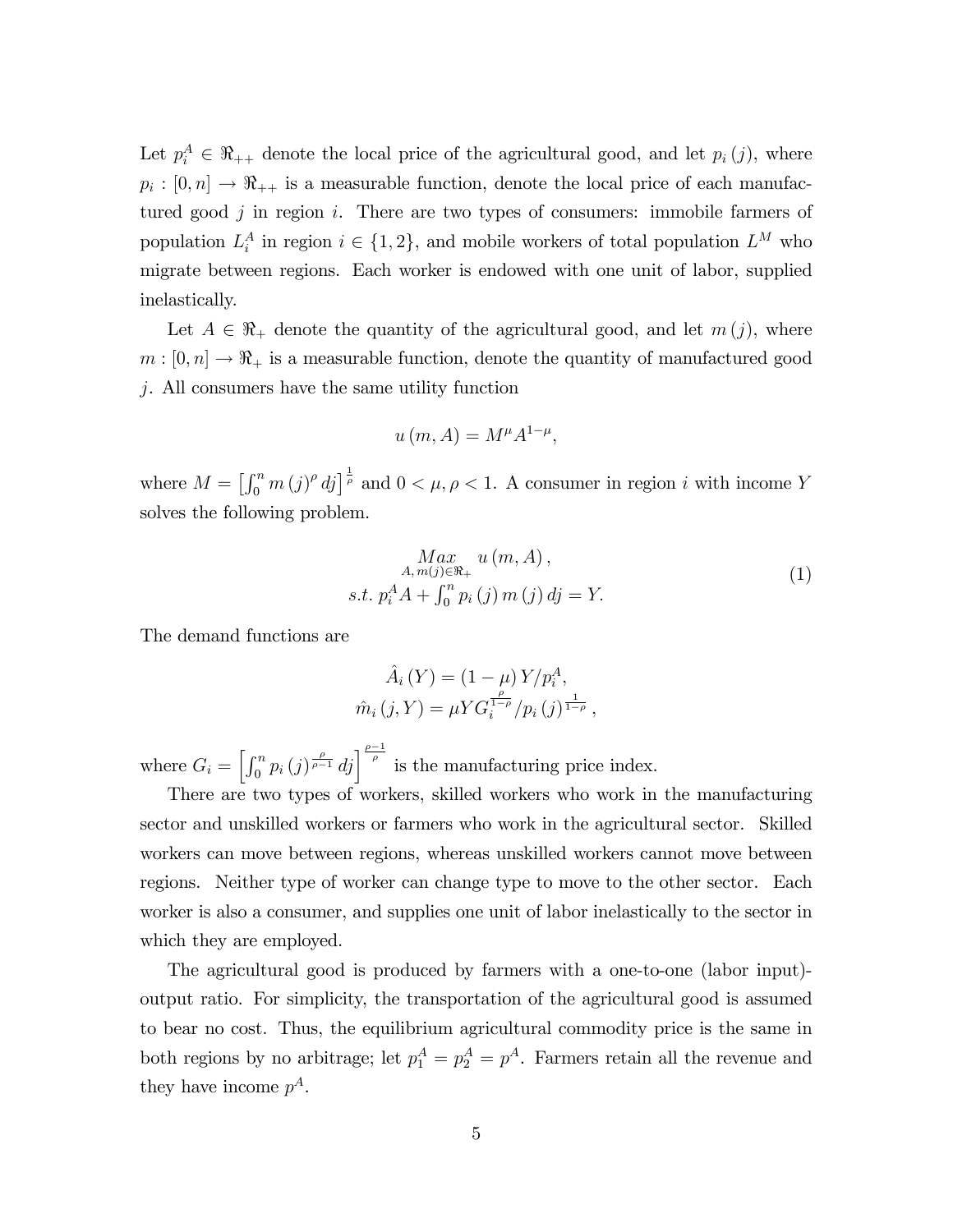Manufactured goods are produced by firms that employ mobile workers. Labor is the only input required. All Örms have the same inverse production function

$$
l = F + cq,
$$

where  $F, c > 0$  are the fixed and the marginal input requirements in terms of labor, whereas l units of labor are required for q units of output. The production technology exhibits increasing returns to scale due to fixed costs. There is free entry into the market that is subject to the fixed cost. Because of increasing returns to scale, each j-good is produced by and is the only product of an operating firm. Operating firms choose locations and engage in Chamberlinian monopolistic competition. Each firm chooses a location and charges a uniform free-on-board price for its product. Firms make decisions simultaneously. Let  $w_i \in \Re_{++}$  denote the wage rate in region i. Suppose a firm locates in region  $i$ , charges price  $p$ , pays wage  $w_i$ , and sells output  $q(p)$ , where  $q : \mathbb{R}_{++} \to \mathbb{R}$  is the demand of consumers. Its profit is

$$
\pi_i(p) = pq(p) - w_i[F + cq(p)].
$$

A firm in region  $i$  solves the following problem.

$$
\underset{p\in\Re_{++}}{\underset{m\in\Im_{++}}{\underset{m\in\Im_{++}}{\underset{m\in\Im_{++}}{\underset{m\in\Im_{++}}{\underset{m\in\Im_{++}}{\underset{m\in\Im_{++}}{\underset{m\in\Im_{++}}{\underset{m\in\Im_{++}}{\underset{m\in\Im_{++}}{\underset{m\in\Im_{++}}{\underset{m\in\Im_{++}}{\underset{m\in\Im_{++}}{\underset{m\in\Im_{++}}{\underset{m\in\Im_{++}}{\underset{m\in\Im_{++}}{\underset{m\in\Im_{++}}{\underset{m\in\Im_{++}}{\underset{m\in\Im_{++}}{\underset{m\in\Im_{++}}{\underset{m\in\Im_{++}}{\underset{m\in\Im_{++}}{\underset{m\in\Im_{++}}{\underset{m\in\Im_{++}}{\underset{m\in\Im_{++}}{\underset{m\in\Im_{++}}{\underset{m\in\Im_{++}}{\underset{m\in\Im_{++}}{\underset{m\in\Im_{++}}{\underset{m\in\Im_{++}}{\underset{m\in\Im_{++}}{\underset{m\in\Im_{++}}{\underset{m\in\Im_{++}}{\underset{m\in\Im_{++}}{\underset{m\in\Im_{++}}{\underset{m\in\Im_{++}}{\underset{m\in\Im_{++}}{\underset{m\in\Im_{++}}{\underset{m\in\Im_{++}}{\underset{m\in\Im_{++}}{\underset{m\in\Im_{++}}{\underset{m\in\Im_{++}}{\underset{m\in\Im_{++}}{\underset{m\in\Im_{++}}{\underset{m\in\Im_{++}}{\underset{m\in\Im_{++}}{\underset{m\in\Im_{++}}{\underset{m\in\Im_{++}}{\underset{m\in\Im_{++}}{\underset{m\in\Im_{++}}{\underset{m\in\Im_{++}}{\underset{m\in\Im_{++}}{\underset{m\in\Im_{++}}{\underset{m\in\Im_{++}}{\underset{m\in\Im_{++}}{\underset{m\in\Im_{++}}{\underset{m\in\Im_{++}}{\underset{m\in\Im_{++}}{\underset{m\in\Im_{++}}{\underset{m\in\Im_{++}}{\underset{m\in\Im_{++}}{\underset{m\in\Im_{++}}{\underset{m\in\Im_{++}}{\underset{
$$

:

It is well-known that because of the assumed constant elasticity utility function and the iceberg transportation cost (to be defined shortly), the elasticity of demand faced by a firm is independent of the locations of its consumers. A monopolistically competitive firm charges a price marked up from the marginal cost. The profit-maximizing price for a firm in region i is  $p_i = cw_i/\rho$ . Its maximized profit is

$$
\pi^*_i = \frac{1-\rho}{\rho}cw_i\left[q-\frac{F}{\left(1-\rho\right)c}\right]
$$

The transportation cost of manufactured goods takes the Samuelson iceberg form. If one unit of good is shipped across regions, the fraction  $1/T$  of the unit arrives  $(T > 1)$ . Since firms are identical and their behavior differs only in location, we label firms and their products with their locations. This simplifies the notation to  $j \in \{1, 2\}$ . We replace  $p_i(j)$  with  $p_i^j$  $i<sub>i</sub>$ , which denotes the price of region j products in region *i*, and replace  $\hat{m}_i (j, Y )$  with  $\hat{m}_i^j$  $i<sup>j</sup>(Y)$ , which denotes the demand for region j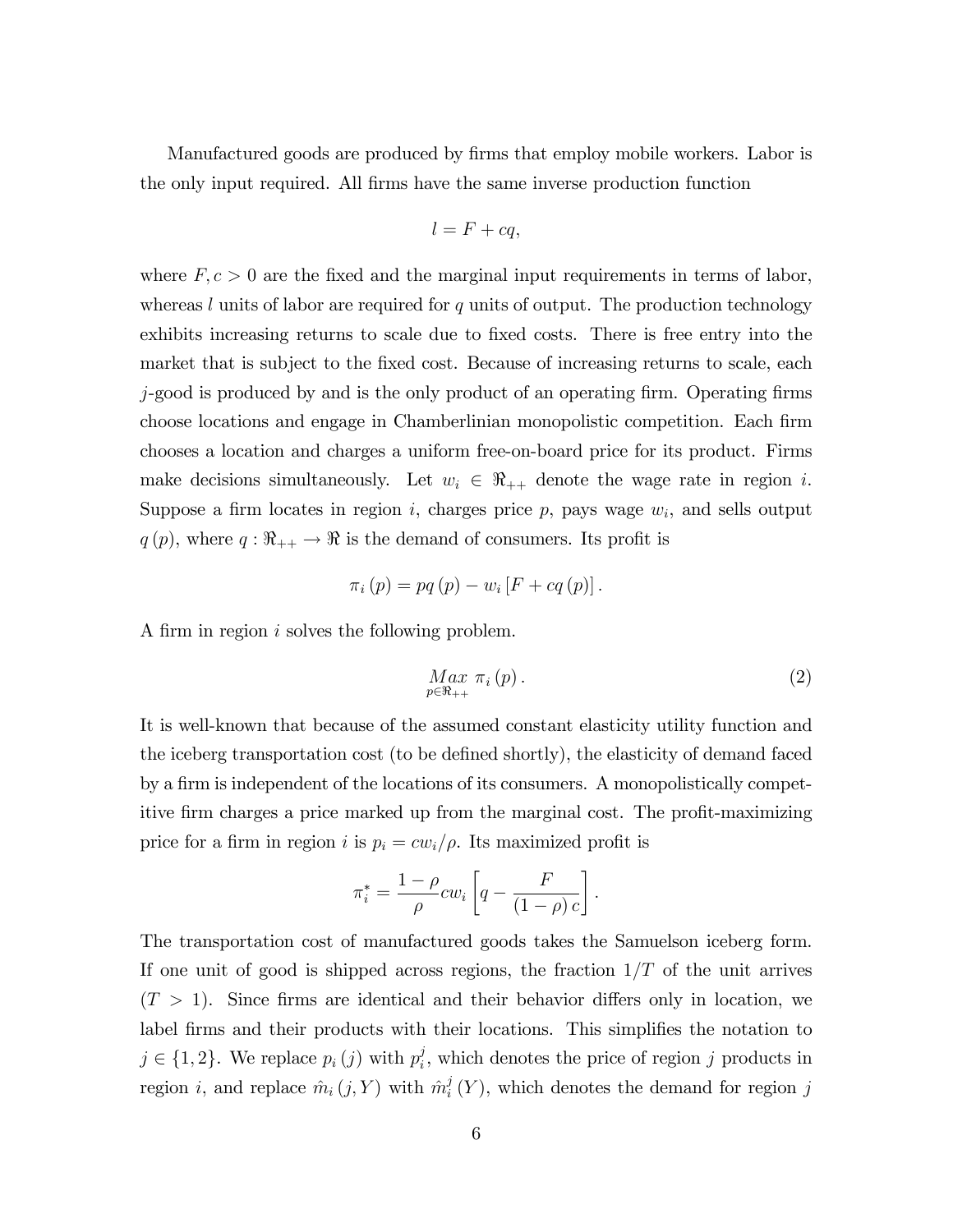products by region i consumers (with prices an implicit argument). We denote the utility function by  $u(m_i^1, m_i^2, A_i)$ , replacing the function m with scalars  $m_i^1$  and  $m_i^2$ representing the quantity of manufactured goods consumed by a region i worker, and letting  $A_i$  represent the agricultural commodity consumption of a region i worker. Let  $m_{A_i}^1$ ,  $m_{A_i}^1$ , and  $A_{A_i}$  denote the analogous quantities for region *i* farmers. The superscript denotes the region in which commodities are produced. Let  $n_i$  denote the number of firms in region  $i$ . The total number of operating firms equals the total variety of products;  $n_1 + n_2 = n$ . Note that  $G_i = \left[ n_1 (p_i^1)^{\frac{\rho}{\rho-1}} + n_2 (p_i^2)^{\frac{\rho}{\rho-1}} \right]^{\frac{\rho-1}{\rho}}$ .

A region *i* firm charges a free-on-board price  $p_i = cw_i/\rho$ . Thus,  $p_i^i = p_i$  and  $p_i^j = p_j T$  for  $j \neq i$  by no arbitrage. Substituting Y with  $w_i$ , we have region i manufacturing workers' indirect utility:

$$
v_i = \mu^{\mu} (1 - \mu)^{1 - \mu} w_i G_i^{-\mu}
$$
 for  $i \in \{1, 2\}$ .

Manufacturing workers are freely mobile. They choose a region that offers the highest utility level.

#### Extended Parameters

Above is the standard model of the new economic geography. The model is usually studied with varying transportation cost. In order to facilitate analysis in a higher dimension, we augment the system with three more exogenous parameters. These parameters do not change the model significantly, but they do accommodate asymmetric parameterizations. Let  $\Theta$  be an open subset of  $\mathbb{R}^3$ ; its elements are denoted by  $\theta = (\nu_1, \nu_2, \gamma)$ , where  $\nu_i \in (-F, \infty)$  (for  $i = 1, 2$ ) and  $\gamma \in (-1, 1)$ . These parameters enter the model in the following way:

(i)  $\nu_i$  parameterizes "regional fixed inputs": The fixed labor input of a region i firm is  $F + \nu_i$ . Note that although firms' profit function is changed to

$$
\pi_{i}(p) = pq(p) - w_{i}[F + \nu_{i} + cq(p)],
$$

their chosen price  $cw_i/\rho$  is not affected.

(ii)  $\gamma$  parameterizes "regional amenity": Workers have preferences over regions as follows. If a worker lives in region 2, her utility function is unchanged. If she lives in region 1, her utility is factored up by  $(1 + \gamma)$ . The new utility function of region 1 workers is

$$
(1+\gamma) u\left(m_1^1, m_1^2, A_1\right).
$$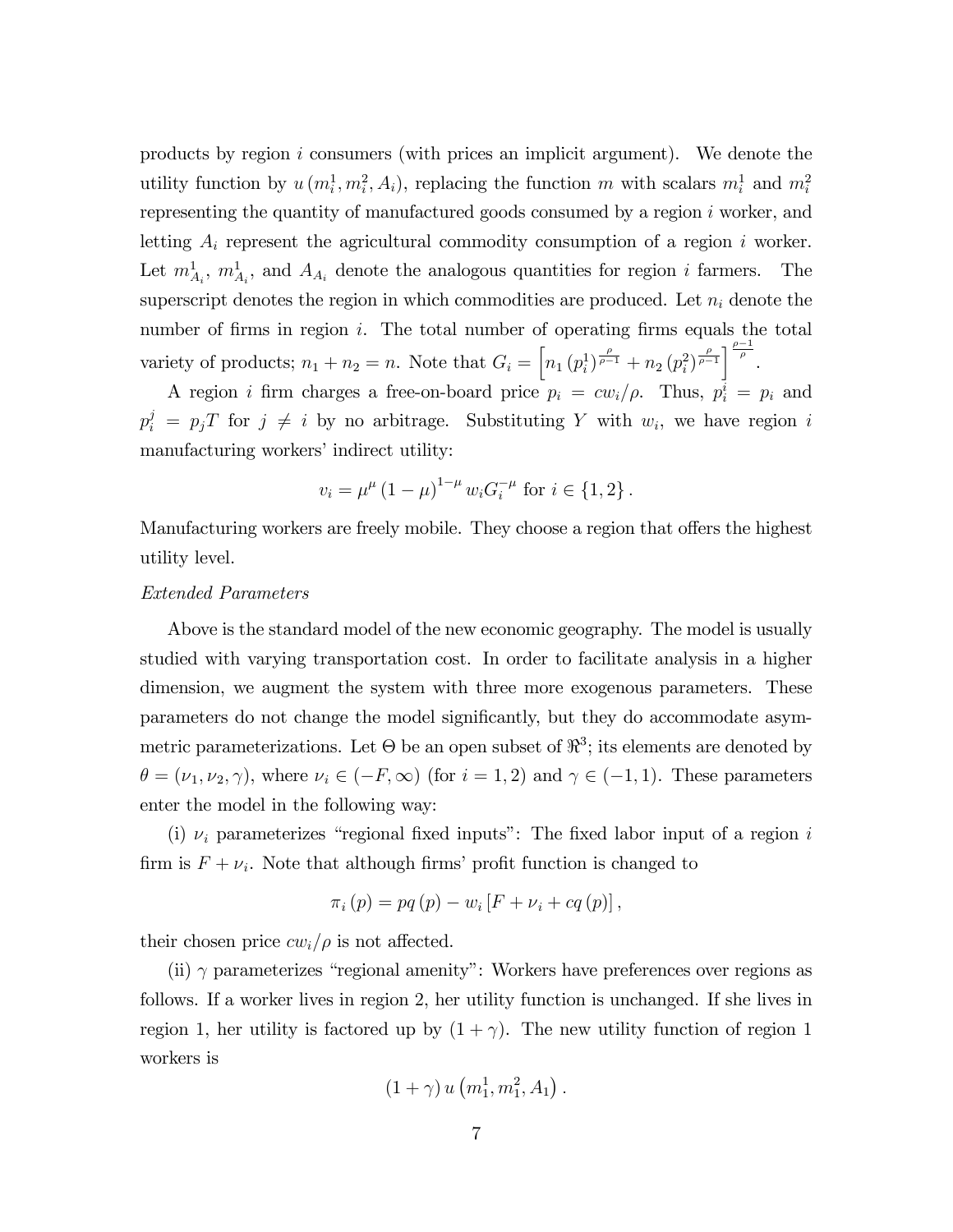This captures regional differences such as the weather and the landscape. Note that region 1 workers' indirect utility is changed to

$$
v_1 = \mu^{\mu} (1 - \mu)^{1 - \mu} (1 + \gamma) w_1 G_1^{-\mu}.
$$

An economy is specified by a vector of exogenous parameters  $\theta \in \Theta$ . The standard model is parameterized at  $\theta = (0, 0, 0)$ . The basic structure of the extended model and its equilibrium remain the same as those of the standard model, but there are many other interesting ways to extend the standard model to more parameters; we view this set of extended parameters as a natural example.

#### Equilibrium

To facilitate the analysis, we present the definition of equilibrium in a general equilibrium format. Let  $L_i^M$  denote the worker population in region i, and let  $A_i$ ,  $(m_i^1, m_i^2)$  denote the consumption of agricultural and manufactured goods, respectively, in region *i*. Let  $A_{Ai}$ ,  $m_{Ai}^1$ ,  $m_{Ai}^2$  denote the consumption of farmers in region *i*. Let  $q<sup>i</sup>$  denote the output level of each region *i* firm. An *allocation* in the economy is described by the following list of variables:  $\left\{L_i^M, A_i, A_{Ai}, \{m_i^j\}$  $\left\{ \vec{p}_{i},m_{Ai}^{j}\right\} _{j=1}^{2},n_{i},q^{i}\bigg\} _{i}^{2},$  $i=1$ A *feasible* allocation satisfies the following constraints:

$$
L_1^M + L_2^M = L^M. \t\t(3)
$$

$$
L_1^M m_1^1 + L_1^A m_{A1}^1 + L_2^M m_2^1 T + L_2^A m_{A2}^1 T - q^1 = 0.
$$
 (4)

$$
L_1^M m_1^2 T + L_1^A m_{A1}^2 T + L_2^M m_2^2 + L_2^A m_{A2}^2 - q^2 = 0.
$$
 (5)

$$
L_1^M A_1 + L_1^A A_{A1} + L_2^M A_2 + L_2^A A_{A2} - L^A = 0.
$$
 (6)

Equation (3) balances the total manufacturing worker population, each providing one unit of labor inelastically, and the total labor used. Equations (4) and (5) balance the consumption of each manufactured good and the amount produced. Equation (6) balances consumption of agricultural commodity and the amount produced.

Facing prices  $p^A$ ,  $p_1$ ,  $p_2$ ,  $w_1$ , and  $w_2$ , the following conditions are satisfied in equilibrium. (Note that we have already imposed no-arbitrage on the transportation of goods.) The entry of new firms drives the profit of operating firms down to zero.

$$
\pi_1^* = \pi_2^* = 0. \tag{7}
$$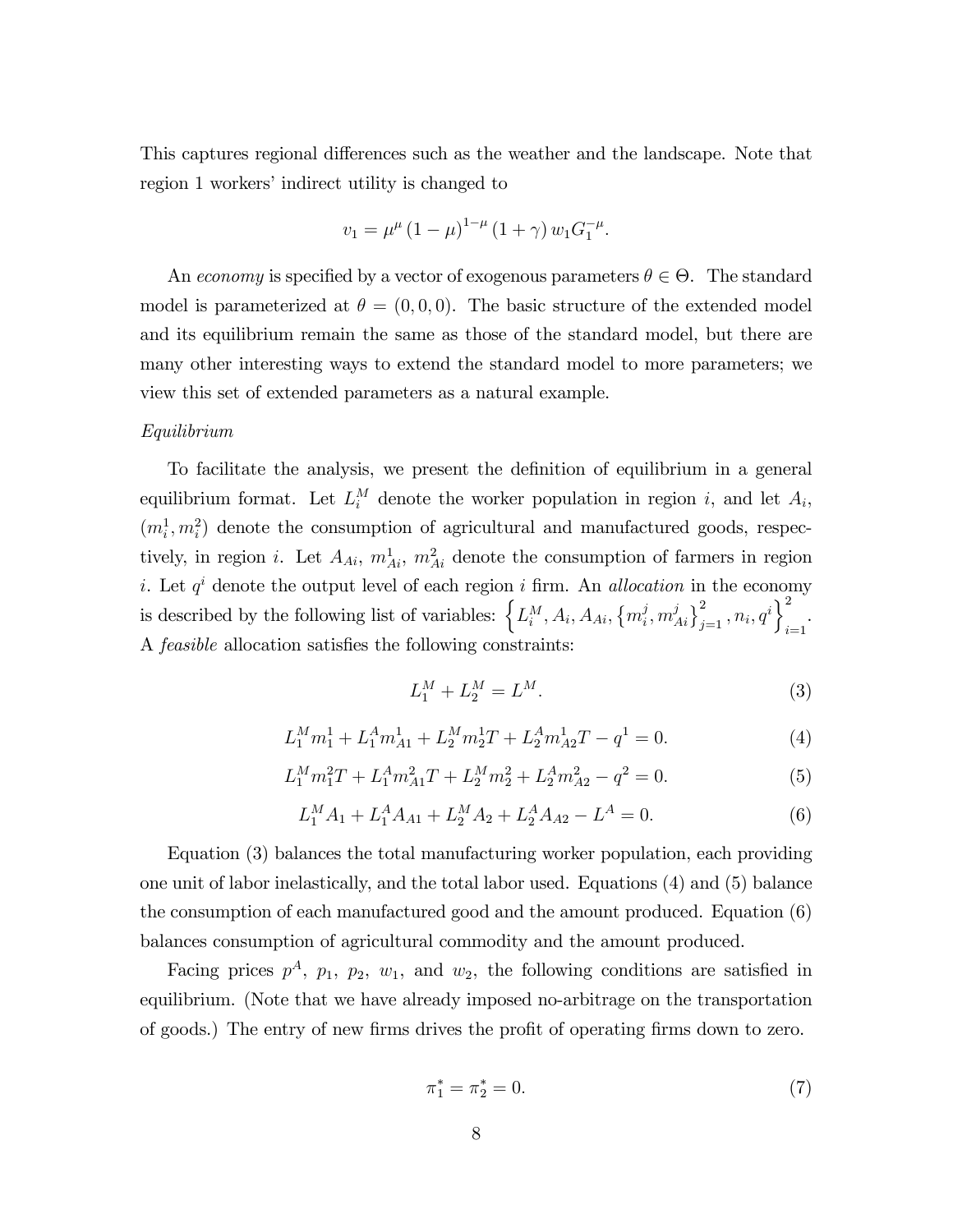Workers in the manufacturing sector are identical and freely mobile; they migrate to the region with a higher utility level. Let  $\lambda = L_1^M/L^M$  denote region 1's share of manufacturing worker population. In equilibrium, manufacturing workers' utility levels must be the same in both regions if there are manufacturing workers in both regions. Thus, the migration equilibrium condition is

$$
v_1 = v_2, \text{ if } 0 < \lambda < 1. \tag{8}
$$

Note that manufacturing workers' utility  $v_i$  is not defined if there are no manufacturing workers in region  $i$ . For completeness, we define the potential manufacturing wage of a region as the limit of the equilibrium manufacturing wage when worker population approaches zero. Then, the potential utility is derived accordingly. Having all manufacturing workers in one region constitutes a (boundary) equilibrium if the potential utility in the other region is not higher. However, since the crossing part of the bifurcation is interior, we focus on  $\lambda \in (0, 1)$ .

An *equilibrium* consists of a list of prices and a feasible allocation such that conditions  $(1), (2), (7),$  and  $(8)$  are satisfied. We simplify the system as follows. First, by  $(1)$ , the demand by workers in region i for the agricultural good and manufactured goods are  $A_i = (1 - \mu) w_i / p^A$  and  $m_i^j = \mu w_i G_i^{\frac{\rho}{1 - \rho}}$  $\overline{\prod\limits_{i=0}^{\frac{p}{1-\rho}}}\left( p_{i}^{j}\right)$  $\int_{i}^{j}$   $\int_{1-\rho}^{-1}$ , respectively, and the demand by farmers in region i for the two types of goods are  $A_{Ai} = (1 - \mu)$  and  $m_{Ai}^{j} = \mu p^{A} G_{i}^{\frac{\rho}{1-\rho}}$  $\frac{1}{i}$   $\frac{1}{i}$   $\left(p_i^j\right)$  $\mu_i^j$   $\frac{1}{1-\rho}$ . By (2),  $p_i = cw_i / \rho$ . Then by (7),

$$
q^{i} = \frac{\rho (F + \nu_{1})}{c (1 - \rho)},
$$
  
\n
$$
n_{i} = \frac{L_{i}^{M}}{(F + \nu_{i}) + c \frac{\rho (F + \nu_{i})}{c (1 - \rho)}} = \frac{L_{i}^{M} (1 - \rho)}{F + \nu_{i}}.
$$

Plugging the results above into equations (4) and (5), we have

$$
\frac{\lambda L^{M} \mu w_{1} G_{1}^{\frac{\rho}{1-\rho}}}{\left(\frac{c w_{1}}{\rho}\right)^{\frac{1}{1-\rho}} + \frac{L_{1}^{A} \mu p^{A} G_{1}^{\frac{\rho}{1-\rho}}}{\left(\frac{c w_{1}}{\rho}\right)^{\frac{1}{1-\rho}} + \frac{(1-\lambda) L^{M} \mu w_{2} G_{2}^{\frac{\rho}{1-\rho}} T}{\left(\frac{c w_{1}}{\rho} T\right)^{\frac{1}{1-\rho}} + \frac{L_{2}^{A} \mu p^{A} G_{2}^{\frac{\rho}{1-\rho}} T}{\left(\frac{c w_{1}}{\rho} T\right)^{\frac{1}{1-\rho}} - \frac{\rho (F + \nu_{1})}{c (1-\rho)}} = 0,
$$
\n(9)

$$
\frac{\lambda L^{M} \mu w_{1} G_{1}^{\frac{\rho}{1-\rho}} T}{\left(\frac{cw_{2}}{\rho} T\right)^{\frac{1}{1-\rho}}} + \frac{L_{1}^{A} \mu p^{A} G_{1}^{\frac{\rho}{1-\rho}} T}{\left(\frac{cw_{2}}{\rho} T\right)^{\frac{1}{1-\rho}}} + \frac{(1-\lambda) L^{M} \mu w_{2} G_{2}^{\frac{\rho}{1-\rho}}}{\left(\frac{cw_{2}}{\rho}\right)^{\frac{1}{1-\rho}}} + \frac{L_{2}^{A} \mu p^{A} G_{2}^{\frac{\rho}{1-\rho}}}{\left(\frac{cw_{2}}{\rho}\right)^{\frac{1}{1-\rho}}} - \frac{\rho \left(F + \nu_{2}\right)}{c \left(1 - \rho\right)} = 0, \tag{10}
$$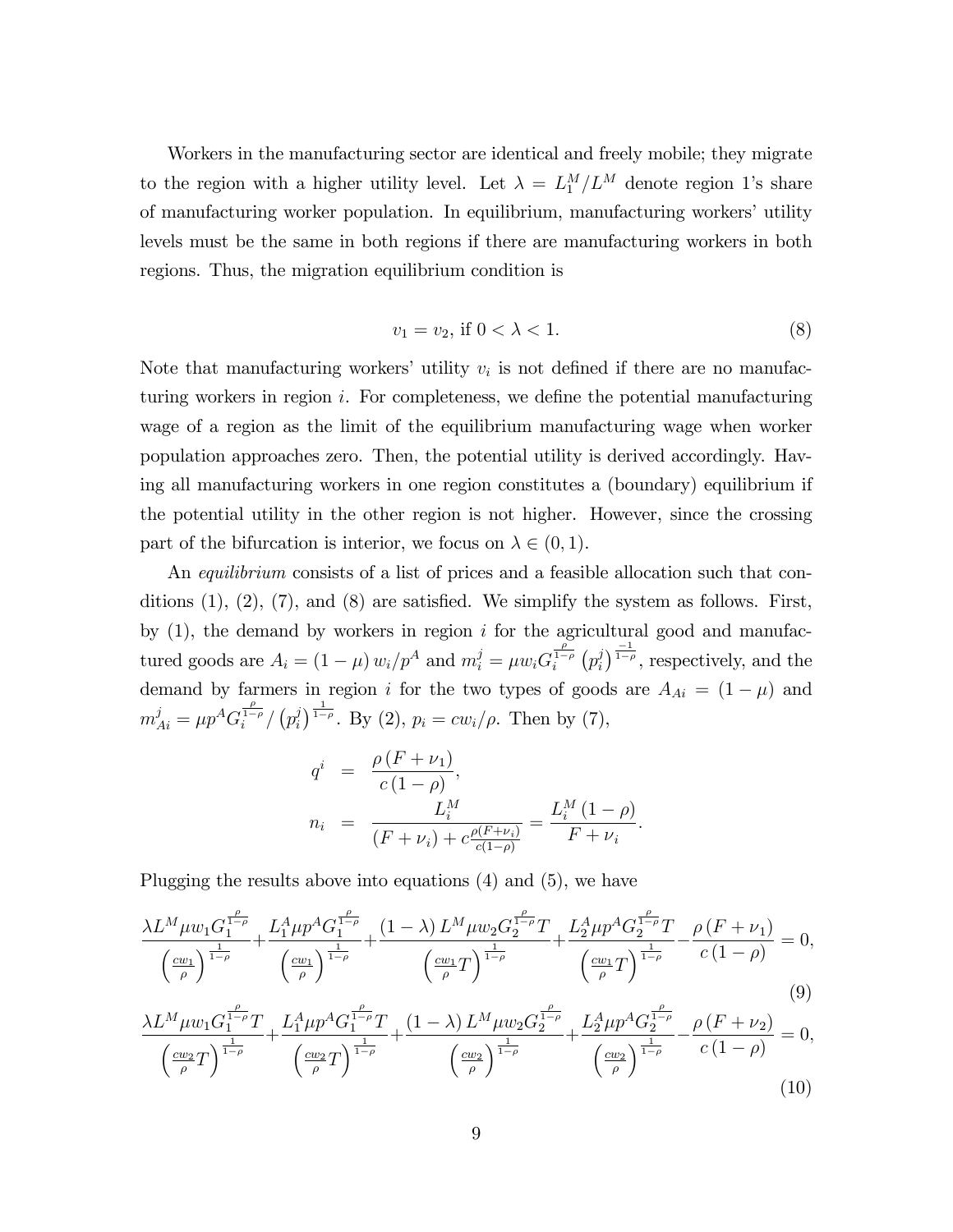Equation (8) can be replaced with

$$
(1+\gamma) w_1 G_1^{-\mu} - w_2 G_2^{-\mu} = 0.
$$
\n(11)

Finally, normalizing the agricultural price to  $p^A = 1$ , we have a system of three variables and three equations. The three equations are the last three above, and the three variables are  $w_1$ ,  $w_2$ , and  $\lambda$ . Let  $w = (w_1, w_2)$  and let  $f_1$ ,  $f_2$ , g denote the left-hand side functions of (9), (10), and (11), respectively. Let  $F(w_1, w_2, \lambda; \theta) =$  $(f_1, f_2, g), F: \mathbb{R}^3_{++} \times \Theta \to \mathbb{R}^3$ . We will focus on the parameter space  $\Theta$ ;  $F(w, \lambda, \theta) = 0$ defines the reduced form static equilibrium concept for a parameterized economy.

Since the focus is on migration dynamics, the adjustment of market prices is assumed to take no time. Once all workers choose a region to live in, commodity markets reach an equilibrium instantaneously given the population distribution. For fixed parameters, let  $w(\lambda, \theta)$  denote the equilibrium price under population  $\lambda$ , which is derived from  $\{f_i(w, \lambda, \theta) = 0\}_{i=1,2}$ . In Proposition 1, we will show that this solution is unique. With this structure, the migration balance condition (11), after solving for  $w(\lambda, \theta)$  but with  $\lambda$  as the remaining endogenous variable, is

$$
g(w(\lambda,\theta),\lambda,\theta)=0.
$$

Note that  $F(w, \lambda, \theta) = 0$  if and only if  $g(w(\lambda, \theta), \lambda, \theta) = 0$ . Let  $f = (f_1, f_2)$ . This approach is valid if there exists a unique solution  $w(\lambda, \theta)$  to  $\{f_i(w, \lambda, \theta) = 0\}_{i=1,2}$  for any fixed  $\lambda$  and any fixed admissible parameters  $\theta \in \Theta$ . We use the following sufficient condition for existence and uniqueness of equilibrium: the system  $f(w, \lambda, \theta)$  satisfies the *index condition* if  $|-D_w f(w, \lambda, \theta)| > 0$  at every equilibrium for all  $\lambda \in (0, 1)$ and for all  $\theta \in \Theta$  (as in Mas-Colell, 1995, Definition 17.D.2). This index condition implies that the equilibrium of  $F(w, \lambda, \theta) = 0$  is unique by the Index Theorem (see Mas-Colell, 1995; and Kehoe, 1998).

To explain further, the index condition is a standard condition from the smooth economies literature that implies existence and uniqueness of equilibrium. In simple terms, it uses the mathematical theory for an index of a fixed point to force uniqueness of equilibrium. For example, in the classical exchange economy with two commodities, the condition tells us that the slope of the derivative of aggregate excess demand has the same sign at all equilibria, namely whenever aggregate excess demand is zero,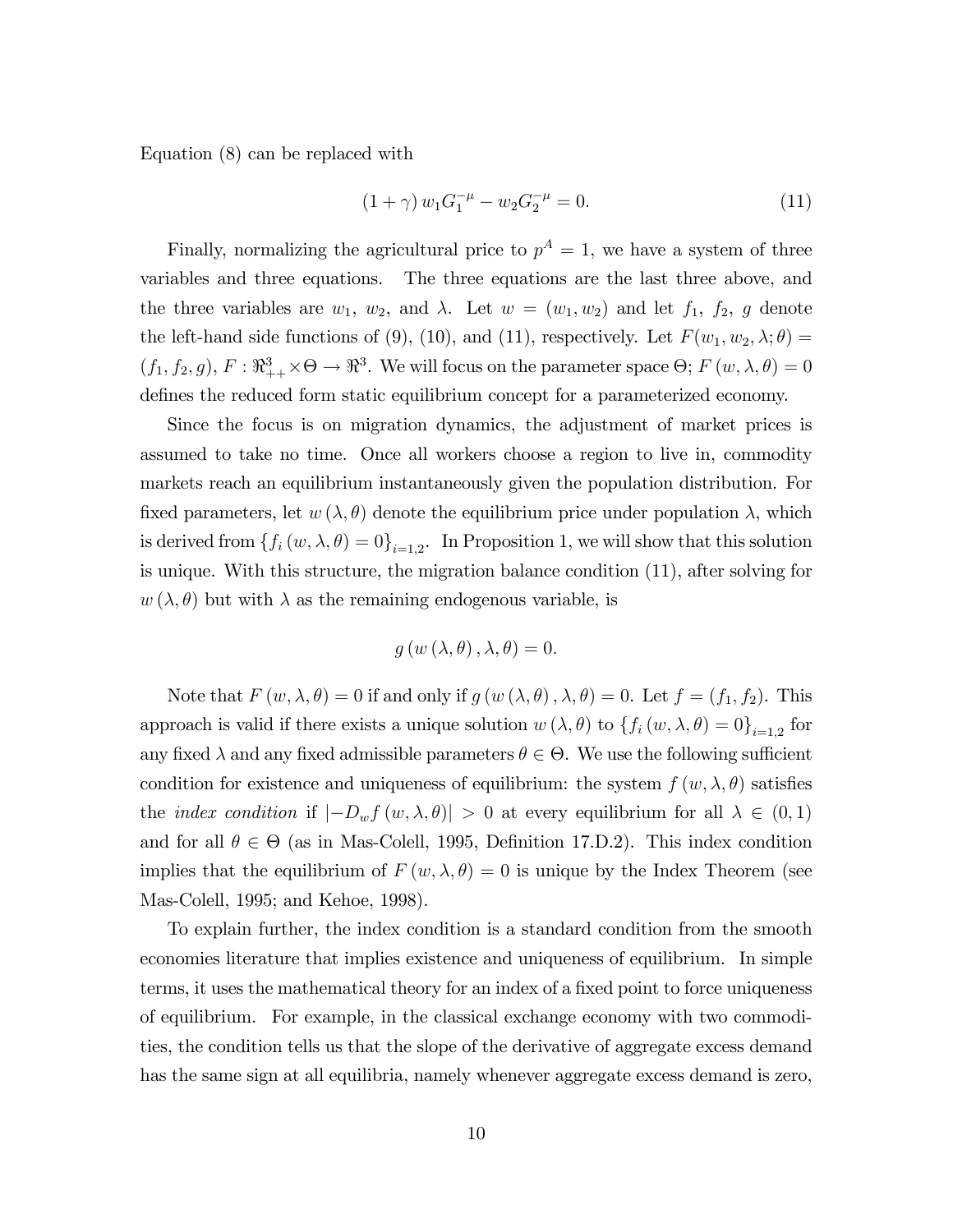so by continuity aggregate excess demand crosses zero at most once. Existence of equilibrium also follows from the index theorem.

**Proposition 1.**  $f(w, \lambda, \theta)$  satisfies the index condition  $|-D_w f(w, \lambda, \theta)| > 0$ .

Proof.

$$
\frac{\partial f_1}{\partial w_1} = \left(\frac{c}{\rho}\right)^{\frac{-1}{1-\rho}} (w_1)^{\frac{-2+\rho}{1-\rho}} B_1 + \left(\frac{cw_1}{\rho}\right)^{\frac{-1}{1-\rho}} \lambda L^M \mu G_1^{\frac{\rho}{1-\rho}}
$$
\n
$$
\frac{\partial f_1}{\partial w_2} = \left(\frac{cw_1}{\rho}\right)^{\frac{-1}{1-\rho}} (1-\lambda) L^M \mu G_2^{\frac{\rho}{1-\rho}} T^{\frac{-\rho}{1-\rho}}
$$
\n
$$
\frac{\partial f_2}{\partial w_1} = \left(\frac{cw_2}{\rho}\right)^{\frac{-1}{1-\rho}} \lambda L^M \mu G_1^{\frac{\rho}{1-\rho}} T^{\frac{-\rho}{1-\rho}}
$$
\n
$$
\frac{\partial f_2}{\partial w_2} = \left(\frac{c}{\rho}\right)^{\frac{-1}{1-\rho}} (w_2)^{\frac{-2+\rho}{1-\rho}} B_2 + \left(\frac{cw_2}{\rho}\right)^{\frac{-1}{1-\rho}} (1-\lambda) L^M \mu G_2^{\frac{\rho}{1-\rho}}
$$

where

$$
B_1 = \lambda L^M \mu w_1 G_1^{\frac{\rho}{1-\rho}} + (1-\lambda) L^M \mu w_2 G_2^{\frac{\rho}{1-\rho}} T^{\frac{-\rho}{1-\rho}} + L_1^A \mu p^A G_1^{\frac{\rho}{1-\rho}} + L_2^A \mu p^A G_2^{\frac{\rho}{1-\rho}} T^{\frac{-\rho}{1-\rho}} > 0
$$
  
\n
$$
B_2 = \lambda L^M \mu w_1 G_1^{\frac{\rho}{1-\rho}} T^{\frac{-\rho}{1-\rho}} + (1-\lambda) L^M \mu w_2 G_2^{\frac{\rho}{1-\rho}} + L_1^A \mu p^A G_1^{\frac{\rho}{1-\rho}} T^{\frac{-\rho}{1-\rho}} + L_2^A \mu p^A G_2^{\frac{\rho}{1-\rho}} > 0.
$$

So,

$$
\begin{split}\n|-D_{w}f(w,\lambda,\theta)| &= \frac{\partial f_{1}}{\partial w_{1}} \frac{\partial f_{2}}{\partial w_{2}} - \frac{\partial f_{1}}{\partial w_{2}} \frac{\partial f_{2}}{\partial w_{1}} \\
&= \left(\frac{c}{\rho}\right)^{\frac{-2}{1-\rho}} (w_{1}w_{2})^{\frac{-2+\rho}{1-\rho}} B_{1}B_{2} + \left(\frac{c}{\rho}\right)^{\frac{-2}{1-\rho}} (w_{1})^{\frac{-2+\rho}{1-\rho}} (w_{2})^{\frac{-1}{1-\rho}} B_{1} (1-\lambda) L^{M} \mu G_{2}^{\frac{\rho}{1-\rho}} \\
&+ \left(\frac{c}{\rho}\right)^{\frac{-2}{1-\rho}} (w_{2})^{\frac{-2+\rho}{1-\rho}} (w_{1})^{\frac{-1}{1-\rho}} B_{2} \lambda L^{M} \mu G_{1}^{\frac{\rho}{1-\rho}} \\
&+ \left(\frac{c}{\rho}\right)^{\frac{-2}{1-\rho}} (w_{1}w_{2})^{\frac{-1}{1-\rho}} \lambda (1-\lambda) \left(L^{M} \mu\right)^{2} G_{1}^{\frac{\rho}{1-\rho}} G_{2}^{\frac{\rho}{1-\rho}} \\
&- \left(\frac{c}{\rho}\right)^{\frac{-2}{1-\rho}} (w_{1}w_{2})^{\frac{-1}{1-\rho}} \lambda (1-\lambda) \left(L^{M} \mu\right)^{2} G_{1}^{\frac{\rho}{1-\rho}} G_{2}^{\frac{\rho}{1-\rho}} T^{\frac{-2\rho}{1-\rho}}.\n\end{split}
$$

The first three terms are all positive, and the fourth and fifth terms become

$$
\left(\frac{c}{\rho}\right)^{\frac{-2}{1-\rho}} (w_1 w_2)^{\frac{-1}{1-\rho}} \lambda (1-\lambda) \left(L^M \mu\right)^2 G_1^{\frac{\rho}{1-\rho}} G_2^{\frac{\rho}{1-\rho}} \left(1 - T^{\frac{-2\rho}{1-\rho}}\right) > 0.
$$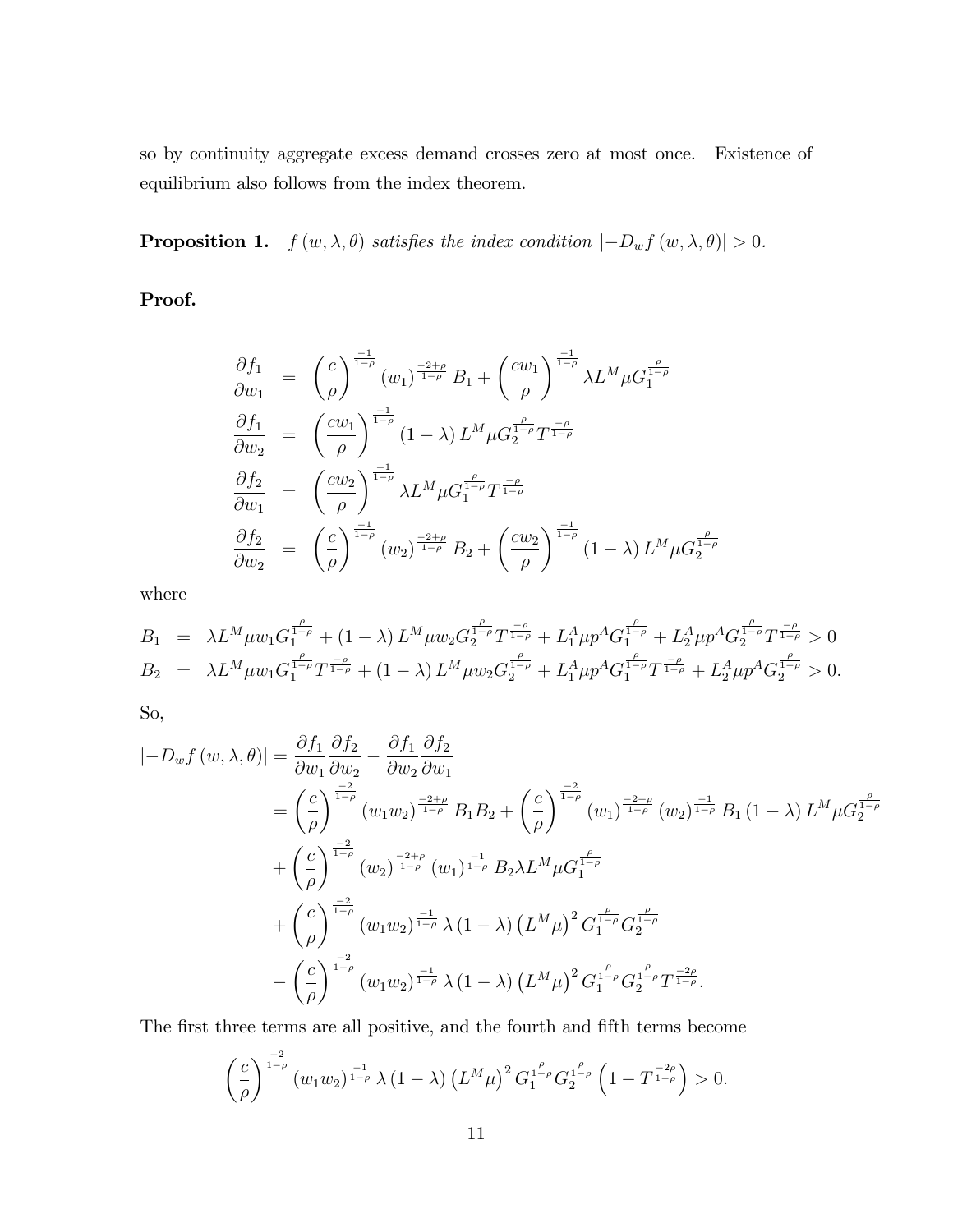Since  $T > 1$  and  $\frac{-2\rho}{1-\rho} < 0$ , we have  $T^{\frac{-2\rho}{1-\rho}} < 1$ . Therefore,  $|-D_w f(w, \lambda, \theta)| > 0$ .

This property holds for all values of endogenous variables, not just equilibrium values.

**Corollary 1.**  $\forall \theta \in \Theta$ ,  $\forall \lambda \in (0,1)$ , equilibrium in commodity markets defined by equations (9) and (10) exists and is unique.

The index condition implies a unique equilibrium for a system of excess demand functions (see, for example, Mas-Colell, 1995; and Kehoe, 1998). It can easily be verified that  $f$  satisfies the properties of excess demand functions such as: Walras' Law holds;  $f$  is bounded from below; and if there is a sequence of prices with a component approaching zero, then the excess demand approaches infinity.

Notice that since the Index Condition for our model relies on derivatives with respect to endogenous variables, it is verified for the parameter space that is a product of ours and transport cost  $T$ , for example.

## 3. Migration Dynamics

The free migration condition requires that at an interior equilibrium ( $0 < \lambda <$ 1), skilled workers receive the same utility level in both regions. Various migration dynamics can be added, in a consistent manner, on top of this migration equilibrium condition. Given some parameters  $\theta \in \Theta$ , a  $C^2$  vector field  $h(\lambda, \theta)$ ,  $h : (0, 1) \times \Theta \to \mathbb{R}$ describes the dynamics of  $\lambda$  after solving for  $w(\lambda, \theta)$ :

$$
\dot{\lambda}=h\left( \lambda,\theta\right) .
$$

The dynamics are consistent with the migration condition if the following properties are satisfied for all  $(\lambda, \theta) \in (0, 1) \times \Theta$ :

(D1) If  $h(\lambda, \theta) = 0$ , then  $g(w(\lambda, \theta), \lambda, \theta) = 0$ .

(D2) If  $D_{\theta}g(w(\lambda,\theta),\lambda,\theta)$  has full rank (equal to 1), then  $D_{\theta}h(\lambda,\theta)$  has full rank (equal to 1).

Condition D1 says that stationary points of  $h$  select from solutions to the migration equilibrium condition  $g(w(\lambda, \theta), \lambda, \theta) = 0$ . Moreover, condition D2 says that the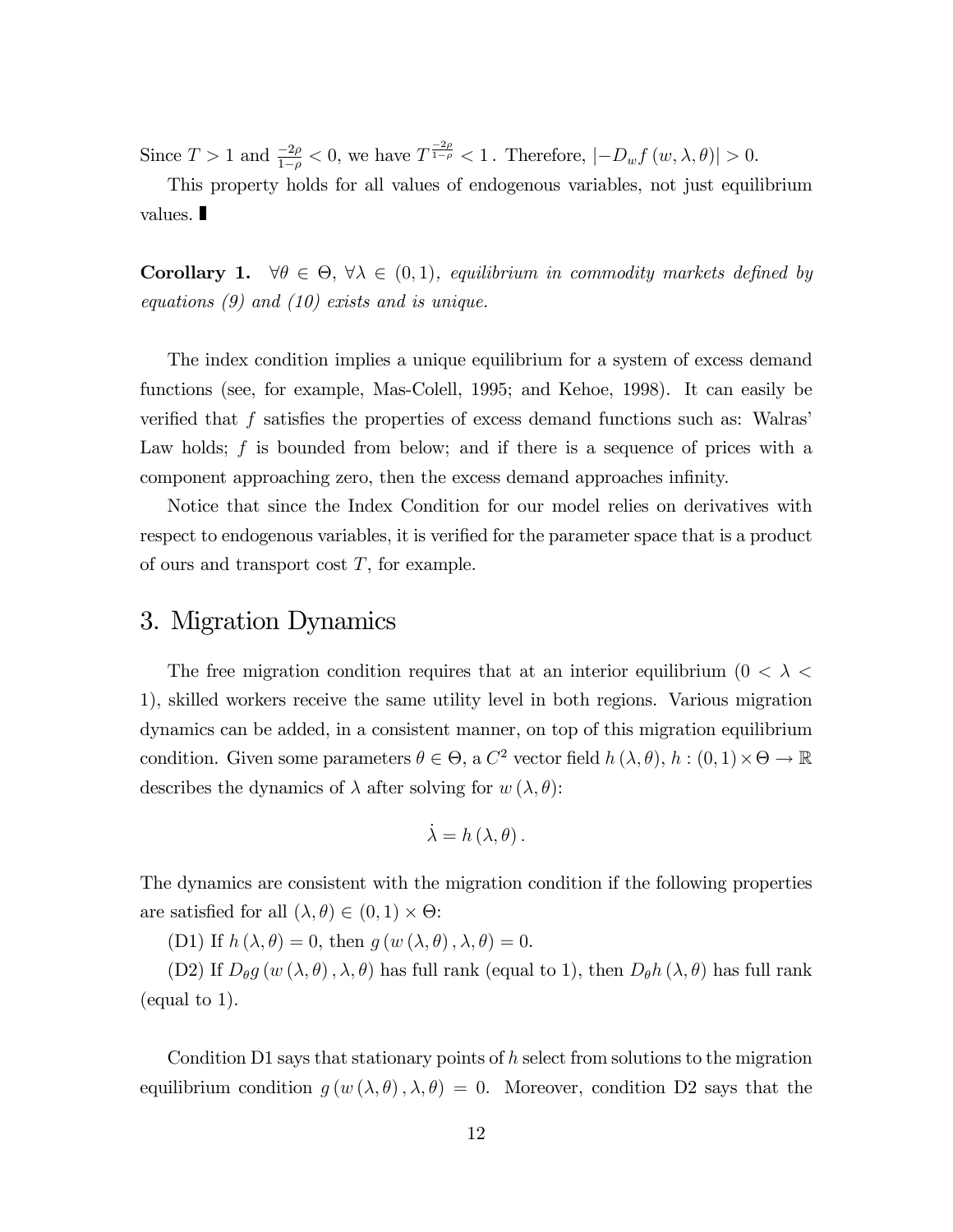dynamics of h preserve the rank of the Jacobian matrix of g in the parameter space. The function g is the difference in indirect utility for the two regions. A stronger condition on the derivatives, which is not needed in our analysis, would be: when an exogenous change in parameters (keeping endogenous variables fixed) makes utility higher in a region, population wants to move there. Conditions D1 and D2 rule out strange dynamics that alter the nature of the economy. Our genericity analysis in fact applies to all  $C^2$  dynamics that satisfy conditions D1 and D2.

A common example of dynamics satisfying our assumptions is replicator dynamics (Weibull, 1995; Fujita et al., 1999; and Baldwin et al., 2003).<sup>2</sup> The population change in a region is proportional to the difference between the local utility level and the average utility level:

$$
h(\lambda, \theta) = \lambda \left[ v_1(\lambda, \theta) - (\lambda v_1(\lambda, \theta) + (1 - \lambda) v_2(\lambda, \theta)) \right].
$$

**Definition 1.** A *dynamic equilibrium* of an economy  $\theta \in \Theta$  is a population ratio  $\lambda \in (0, 1)$  such that  $h(\lambda, \theta) = 0$ .

Under D1, implicit in this definition is the fact that commodity markets clear, since  $w(\lambda, \theta)$  is an argument of g.

#### Parameter Paths

The vector field  $h(\lambda, \theta)$  for dynamics is defined over the whole parameter space  $\Theta$ . Previous literature has examined dynamics when the transportation cost is changed, keeping other parameters Öxed. This is a very special parameter path that follows along the transportation cost axis. The general case is when many parameters change simultaneously, resulting in a one dimensional smooth path through the multidimensional parameter space  $\Theta$ . Therefore, we proceed to examine the dynamics along arbitrary "parameter paths" in the parameter space.

A parameter path is a  $C^r$  map  $\eta : [0,1] \to \Theta$  where  $r \geq 2$ . In other words  $\eta \in C^r([0,1], \Theta)$ , where we impose the standard  $C^r$  topology on this space of parameter paths. The path  $\eta$  defines a one-parameter family of vector fields  $h(\lambda, \eta(t))$ , where

 $2$ The replicator dynamics satisfy conditions D1 and D2.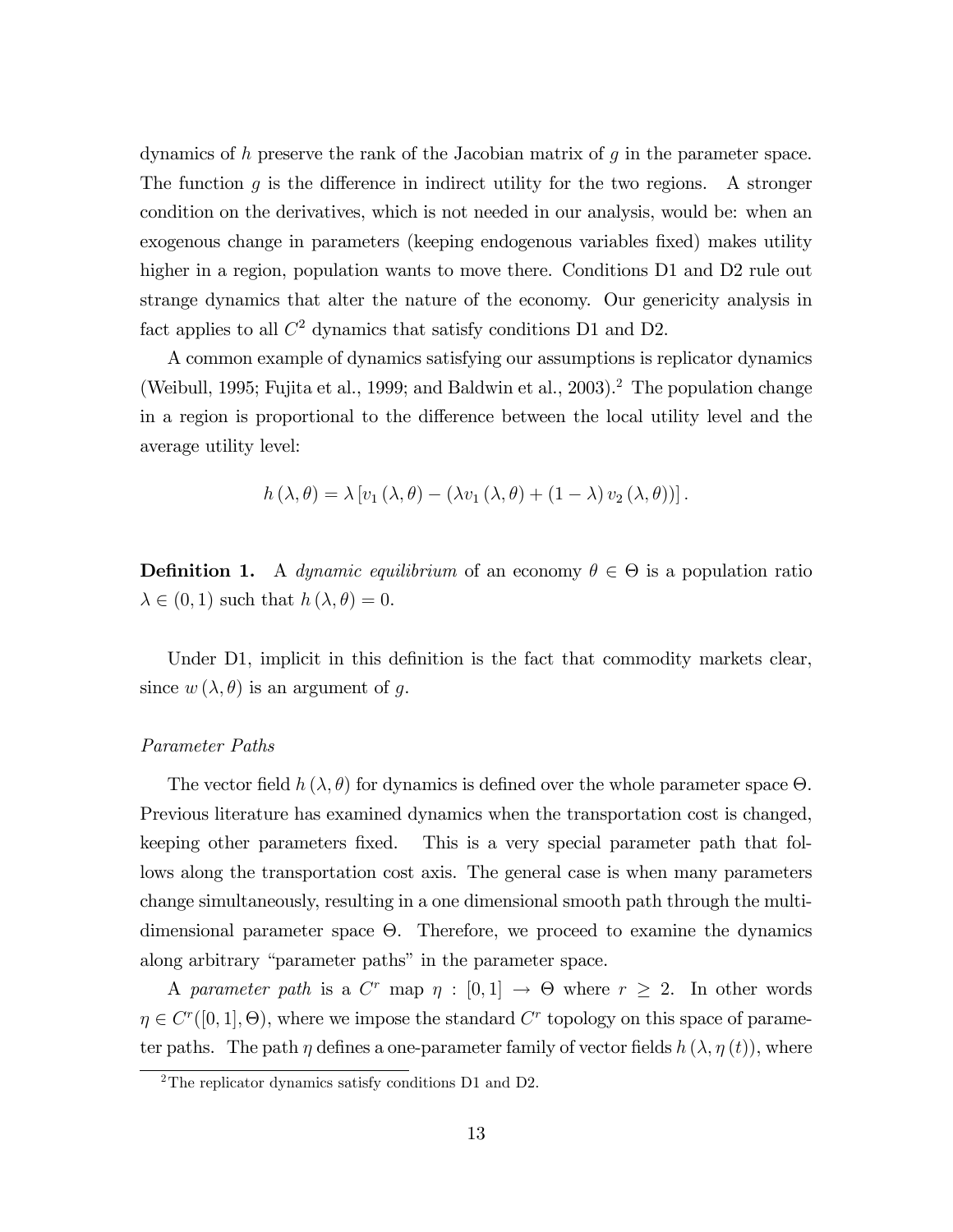$t \in [0, 1]$  is used to index the parameter path. Let  $E(\eta) = \{(\lambda, t) \in (0, 1) \times [0, 1] \mid h(\lambda, \eta(t)) = 0\}$ denote the set of dynamic equilibrium points.

Given this structure, we can define bifurcations. An *equilibrium locus* from an equilibrium point  $(\lambda, t) \in E(\eta)$  is the image of a continuous map  $e : [0, 1] \to (0, 1) \times$ [0, 1] such that  $e(0) = (\lambda, t)$  and  $e(z) \in E(\eta)$  for  $z \in [0, 1]$ . The equilibrium locus takes as its domain the unit interval purely for convenience. A parameter path  $\eta$  has a bifurcation with crossing equilibrium loci at  $(\hat{\lambda}, \hat{t}) \in E(\eta)$  if for any neighborhood around  $(\hat{\lambda}, \hat{t})$  there are more than two distinct equilibrium loci from  $(\hat{\lambda}, \hat{t})$ . This type of bifurcation includes the tomahawk, the pitchfork, and the transcritical bifurcations.

Next, we claim that a necessary condition for having crossing equilibrium loci at  $(\hat{\lambda}, \hat{t})$  is that  $D_{(\lambda,t)}h(\hat{\lambda}, \eta(\hat{t}))$  does not have full rank. It is easy to see this as follows.

 $D_{(\lambda,t)}h\left(\hat{\lambda},\eta\left(\hat{t}\right)\right)$ , a vector with two components, has full rank if and only if it is not zero. Say  $D_t h\left(\hat{\lambda}, \eta\left(\hat{t}\right)\right)$  is nonzero. By the implicit function theorem,  $h\left(\lambda, \eta\left(t\right)\right) = 0$ can be locally solved as a  $C^1$  function of  $\lambda$ . This means that  $E(\eta)$  is a  $C^1$  curve in a neighborhood of  $(\hat{\lambda}, \hat{t})$ . Therefore, in a small neighborhood, there can be only two distinct equilibrium loci from  $(\hat{\lambda}, \hat{t})$ . An analogous argument applies if  $D_{\lambda} h(\hat{\lambda}, \eta(\hat{t}))$ is nonzero.

Therefore, if a path  $\eta$  has  $D_{(\lambda,t)}h(\lambda, \eta(t))$  with full rank at all of its equilibria (namely where  $h(\lambda, \eta(t)) = 0$ ), it does not have bifurcations with crossing equilibrium loci. The next proposition says that if the parameter space is chosen properly, generically in all paths there is no such kind of bifurcation. More precisely, the set of paths without such bifurcations is open and dense.

We say that parameter space  $\Theta$  satisfies the *rank condition* for h if  $D_{(\lambda,\theta)}h(\lambda,\theta)$ has full rank whenever  $h(\lambda, \theta) = 0$  (such parameter spaces are used in Debreu, 1970; Dierker, 1974; and Mas-Colell, 1985). This condition is standard in the smooth economies literature of general equilibrium theory, and is satisfied by an open set of economies. In the language of that literature, it is called a *regular parameterization*.

**Proposition 2.** For any h satisfying D1 and D2, parameter space  $\Theta$  satisfies the rank condition for h.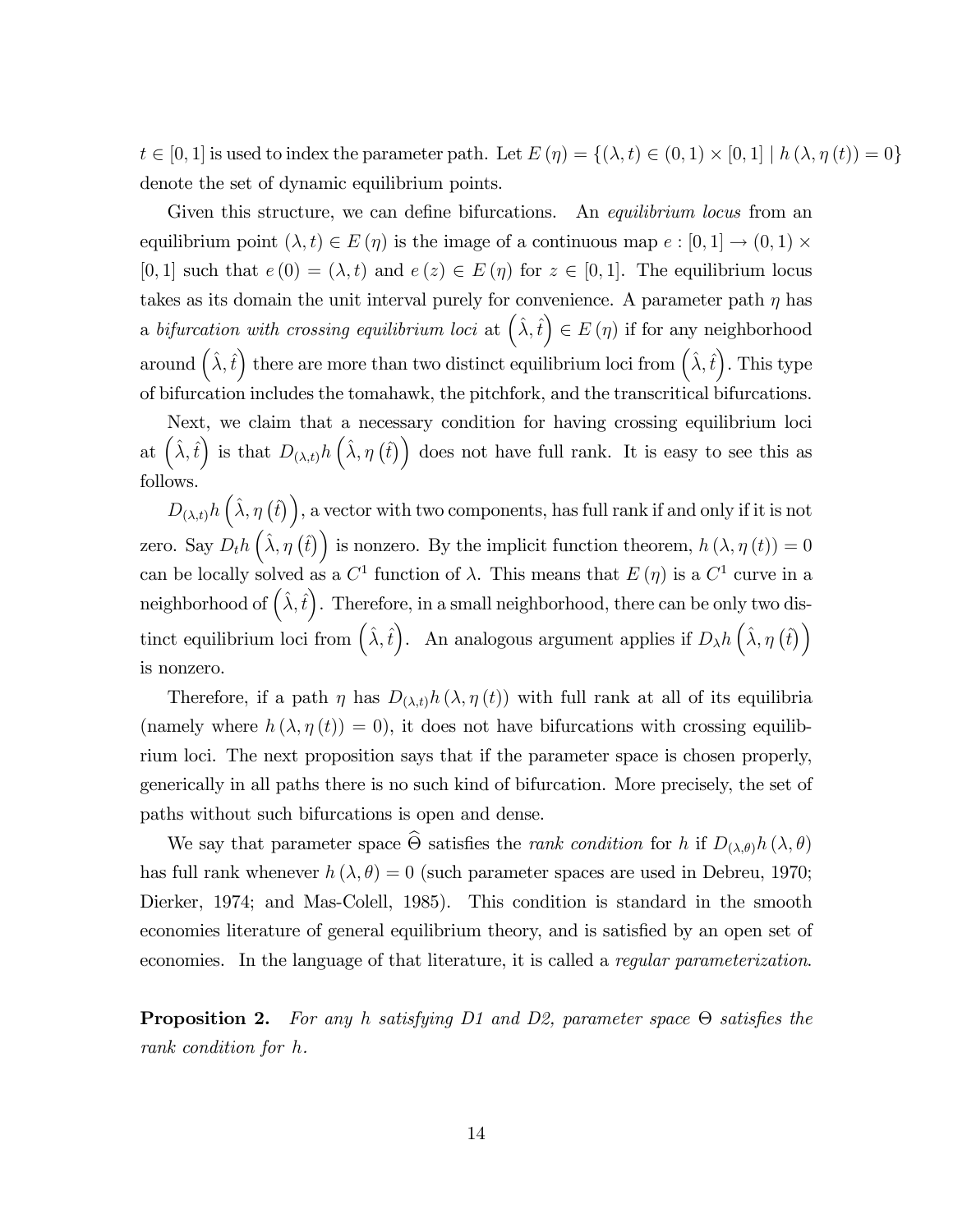Note that parameter spaces with more exogenous variables but containing  $\Theta$  as a subspace also satisfy the rank condition. Thus, it is easy to find such parameter spaces as long as they contain a minimum set of parameters that have a full rank Jacobian matrix with respect to endogenous variables and exogenous parameters at equilibrium (see also Berliant and Zenou, 2002; and Berliant and Kung, 2006).

**Proof of Proposition 2.** Using the definition of  $F = (f_1, f_2, g)$  and  $\theta = (v_1, v_2, \gamma)$ , it is straightforward to calculate

$$
D_{\theta}F(w,\lambda,\theta) = \begin{pmatrix} -\frac{\rho}{c(1-\rho)} & 0 & 0 \\ 0 & -\frac{\rho}{c(1-\rho)} & 0 \\ 0 & 0 & w_1G_1^{-\mu} \end{pmatrix}.
$$

By the index condition and the Implicit Function Theorem,

$$
D_{\theta} w \left( \lambda, \theta \right) = -D_{\theta} f \left( w, \lambda, \theta \right) [D_{w} f \left( w, \lambda, \theta \right)]^{-1}.
$$

Then,

$$
D_{\theta}g(w(\lambda,\theta),\lambda,\theta) = D_{\theta}w(\lambda,\theta) D_{w}g(w,\lambda,\theta) + D_{\theta}g(w,\lambda,\theta)
$$
  
=  $-D_{\theta}f(w,\lambda,\theta)[D_{w}f(w,\lambda,\theta)]^{-1}D_{w}g(w,\lambda,\theta) + D_{\theta}g(w,\lambda,\theta)$   
=  $- (D_{\theta}f_1(w,\lambda,\theta) D_{\theta}f_2(w,\lambda,\theta))[D_{w}f(w,\lambda,\theta)]^{-1}D_{w}g(w,\lambda,\theta) + D_{\theta}g(w,\lambda,\theta).$ 

This expression is a linear combination of three vectors  $D_{\theta}f_1$ ,  $D_{\theta}f_2$  and  $D_{\theta}g$ , that are linearly independent whenever  $F(w, \lambda, \theta) = 0$  since  $D_{\theta}F$  has full rank. Thus, we can conclude that  $D_{\theta} g(w(\lambda, \theta), \lambda, \theta) \neq 0$  and has full rank whenever  $g(w(\lambda, \theta), \lambda, \theta) = 0$ . By conditions D1 and D2, we know that  $D_{\theta}h(\lambda, \theta)$  has full rank whenever  $h(\lambda, \theta) = 0$ . Π

Note that  $D_{(\lambda,\theta)}h(\lambda,\theta)$  having full rank does not imply that  $D_{(\lambda,t)}h(\lambda,\eta(t))$  has full rank, but rather implies a generic property of the parameter paths  $\eta$ :

**Proposition 3.** For dynamics h satisfying D1, the set of parameter paths  $\eta$  that do not have bifurcations with crossing equilibrium loci is open and dense for any open parameter space  $\Theta$  satisfying the rank condition for h, for example any  $\Theta$  with  $\Theta$  a lower dimensional subspace of  $\Theta$ .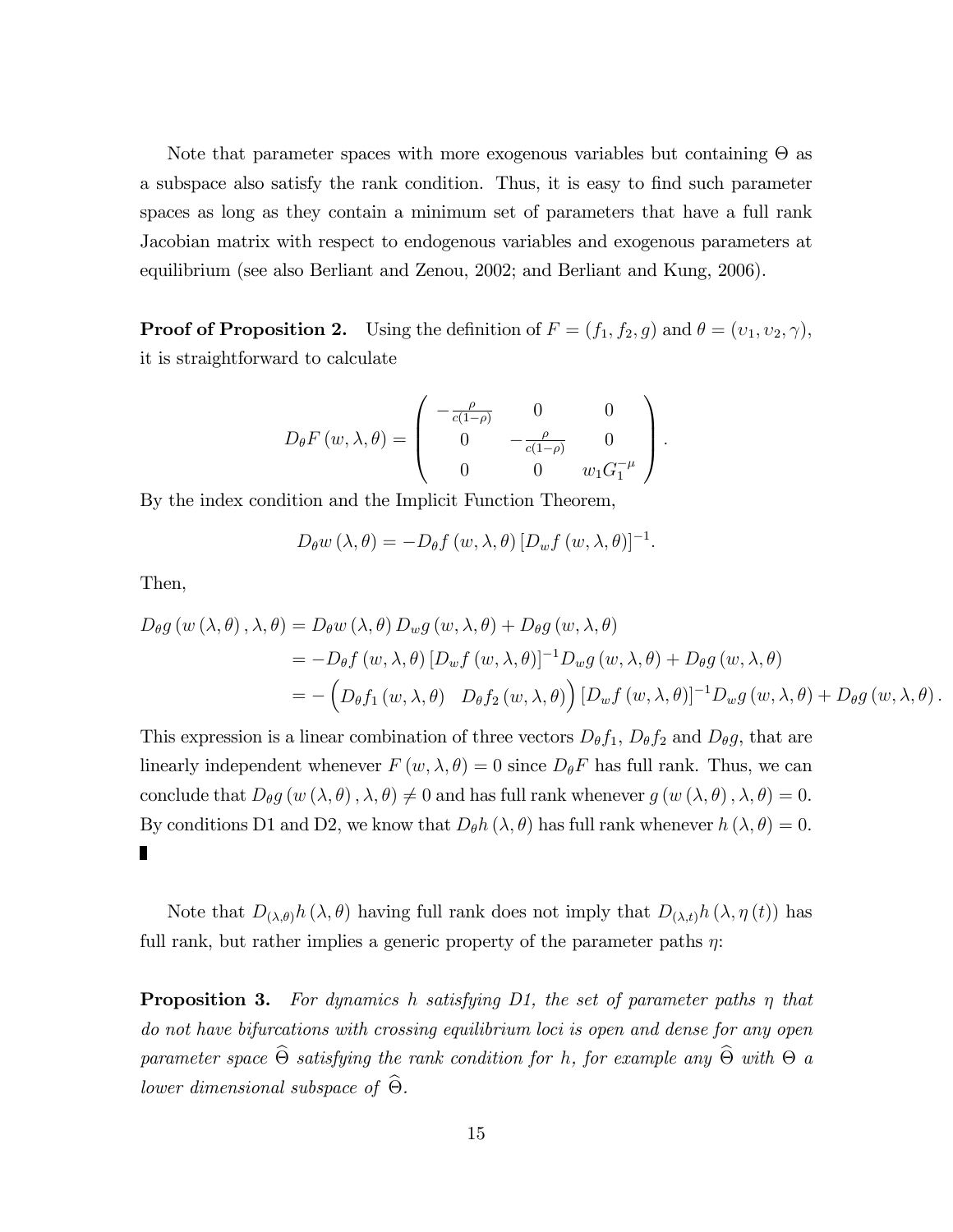We will use the following Theorem in the proof of Proposition 3. For a  $C<sup>r</sup>$  map  $\Phi: A \to B$  between manifolds A and B, we say that  $b \in B$  is a regular value of  $\Phi$  if  $D_a \Phi(a)$  has full rank whenever  $\Phi(a) = b$ . We cite the following theorem (see Guillemin and Pollack, 1974, p. 68; and Mas-Colell, 1985, p. 320):

Transversality Theorem. Suppose that  $\Phi : X \times S \to \mathbb{R}^n$  is a C<sup>r</sup> map where X and S are C<sup>r</sup> boundariless manifolds with  $r > \max\{0, \dim(X) - n\}$ , and let  $\Phi_s(x) = f(x, s), \Phi_s: X \to \mathbb{R}^n$ . If  $c \in \mathbb{R}^n$  is a regular value for  $\Phi$ , then except for s in a set of measure zero in S, c is a regular value for  $\Phi_s$ .

The proof of Proposition 3 follows closely the proof of Mas-Colell (1985, Proposition 8.8.2, p. 345).

**Proof of Proposition 3.** The set of paths  $\eta$  such that  $D_{(\lambda,t)}h(\lambda, \eta(t))$  has full rank whenever  $h(\lambda, \eta(t)) = 0$  is open because of continuity.<sup>3</sup> To show that this set is also dense, for any path  $\eta$ , we construct a path  $\eta'$  that is arbitrarily close to  $\eta$  and does not have bifurcations with crossing equilibrium loci.

For any path  $\eta$ , define a map  $\phi : (0,1) \times [0,1] \times \mathbb{R}^3 \to \mathbb{R}$ ,

$$
\phi(\lambda, t, a) = h(\lambda, \eta(t) + a)
$$

where  $a \in \mathbb{R}^3$  and  $\eta(t) + a \in \widehat{\Theta}$ . Then,  $D_a \phi(\lambda, t, a) = D_\theta h(\lambda, \theta)$ ; the latter has full rank whenever  $\phi(\lambda, t, a) = h(\lambda, \eta(t) + a) = 0$  (using the rank condition). By the Transversality Theorem,  $D_{(\lambda,t)}\phi(\lambda,t,a)$  has full rank whenever  $\phi(\lambda,t,a) = 0$  for almost all  $a$ . So, we can pick any  $a'$  with this property arbitrarily close to zero and set  $\eta'(t) = \eta(t) + a'$ . Therefore,  $D_{(\lambda,t)} h(\lambda, \eta'(t)) = D_{(\lambda,t)} \phi(\lambda, t, a')$  has full rank whenever  $h(\lambda, \eta'(t)) = \phi(\lambda, t, a') = 0$ . Then,  $\eta'(t)$  is the path we want.

Evidently, Proposition 3 holds for any open parameter space  $\Theta$  satisfying the rank condition for h, including all  $\Theta$  that contain  $\Theta$  as a subspace. For example,  $\Theta$  could include all of the parameters in  $\Theta$  but also the transport cost parameter T. It is simply easier to exposit our analysis with fewer parameters.

<sup>&</sup>lt;sup>3</sup>A simple proof by contradiction works well here.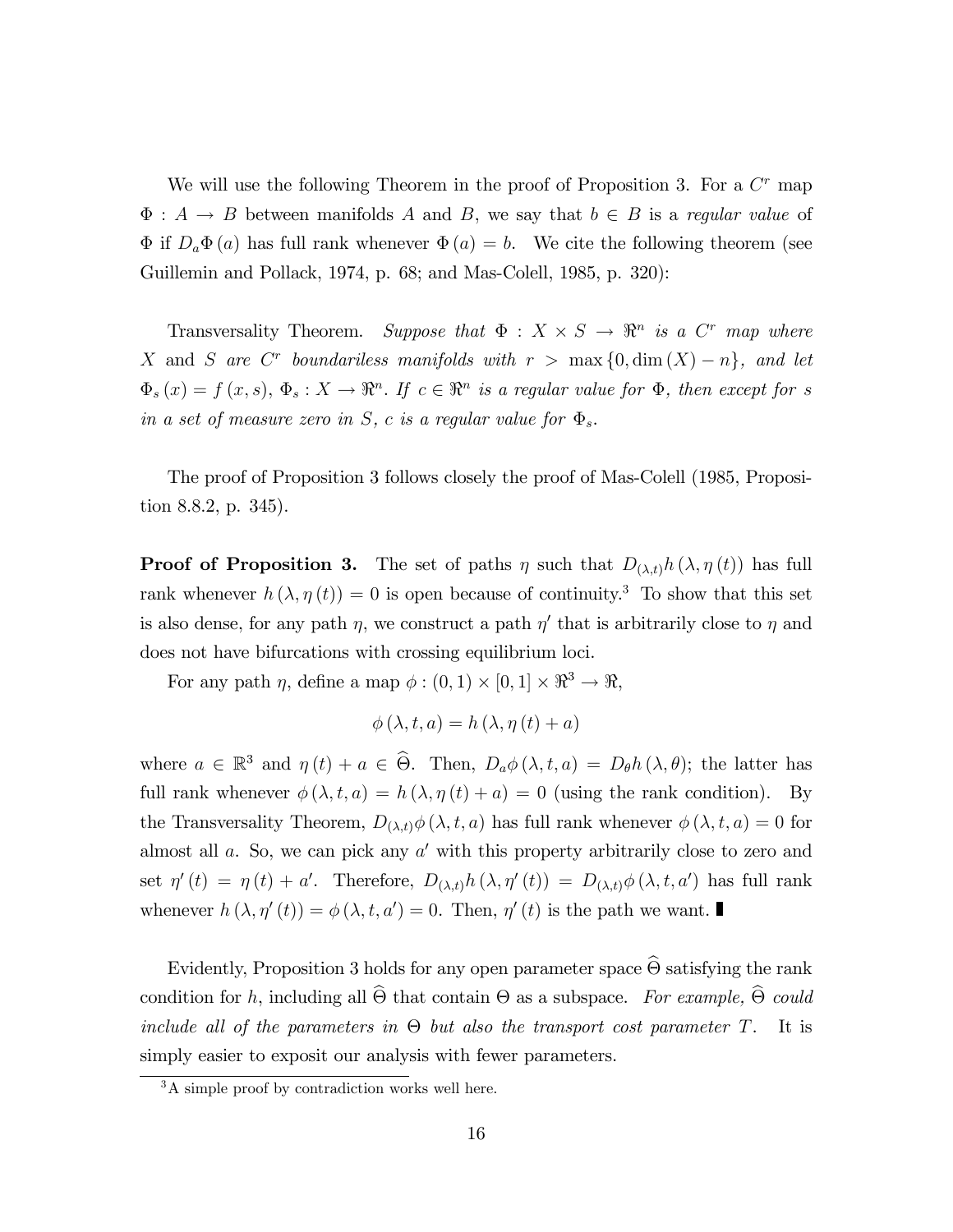## 4. Conclusion

The study of bifurcations provides interesting insights into the complex dynamic behavior of a system. It is important to study an economic system in a one dimensional parameter space when the chosen parameter is the main force changing the economy. In the case of the new economic geography, that parameter is transportation cost. However, the real world has many parameters, and the choice of parameters a§ects the equilibrium (bifurcation) diagram of a system. This raises the following question: Given enough parameters, what kind of dynamic behavior is typical? We characterize the generic pattern of dynamic regional systems along general smooth paths of parameter change in a higher (for example, 3) dimensional parameter space. We show that, in a parameter space satisfying the rank condition, there is a generic (open and dense) set of parameter paths that do not have bifurcations with crossing equilibrium loci. Thus, the use of such bifurcations, for example the tomahawk bifurcation, to generate core-periphery urban patterns from an initial uniform pattern is suspect because it relies on the strategic choice<sup>4</sup> of very specific parameter values and paths of parameter change. This has led to an urban legend.

It is easy, but notationally burdensome, to extend our results to more general models. For example, the two region framework can easily be replaced with  $n$ regions. The arguments are basically unchanged.

## References

- [1] Baldwin, R., Forslid, R., Martin, P., Ottaviano, G.I.P., Robert-Nicoud, F., 2003, Economic Geography and Public Policy, Princeton University Press: Princeton, NJ.
- [2] Berliant, M., Kung, F.-C., 2006, The indeterminacy of equilibrium city formation under monopolistic competition and increasing returns, *Journal of Economic* Theory 131, 101-133.

<sup>&</sup>lt;sup>4</sup>In particular, by the progenitors of the New Economic Geography. Point finger here.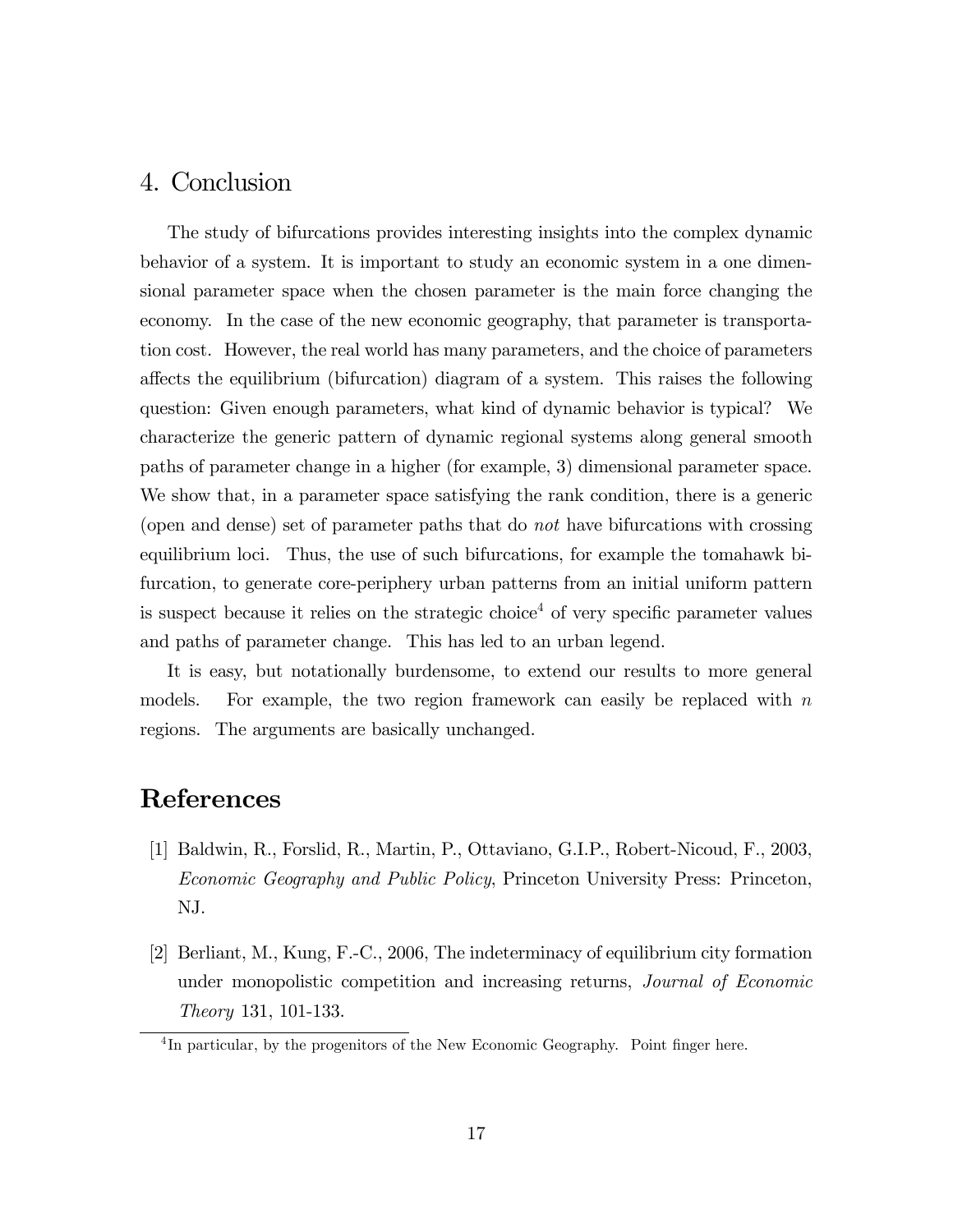- [3] Berliant, M., Zenou, Y., 2002, Labor differentiation and agglomeration in general equilibrium, mimeo, Washington University and University of Southampton.
- [4] Debreu, G., 1970, Economies with a finite set of equilibria, *Econometrica* 38, 387-392.
- [5] Dierker, E., 1974, Topological Methods in Walrasian Economics, Lecture Notes in Economics and Mathematical Systems, Springer-Verlag: New York, NY.
- [6] Forslid, R., Ottaviano, G. I. P., 2003, An analytically solvable core-periphery model, Journal of Economic Geography 3, 229-240.
- [7] Fujita, M., Krugman P., Venables A.J., 1999, The Spatial Economy: Cities, Regions, and International Trade, MIT Press: Cambridge, MA.
- [8] Fujita, M., Mori, T., 1997, Structural stability and evolution of urban systems, Regional Science and Urban Economics 27, 399-442.
- [9] Guckenheimer, J., Holmes, P., 1997, Nonlinear Oscillations, Dynamical Systems, and Bifurcations of Vector Fields, 5<sup>th</sup> ed., Springer-Verlag: New York, NY.
- [10] Guillemin, V., Pollack, A., 1974, *Differential Topology*, Prentice-Hall: Englewood, NJ.
- [11] Kehoe, T.J., 1998, Uniqueness and stability, in: A. Kirman, ed., Elements of General Equilibrium Analysis, Blackwell: Oxford.
- $[12]$  Mas-Colell, A., 1985, The Theory of General Economic Equilibrium: A Differentiable Approach, Cambridge University Press: Cambridge, MA.
- [13] Mas-Colell, A., Whinston, M. D., Green, J. R., 1995, Microeconomic Theory, Oxford University Press: New York, NY.
- [14] Weibull, J.W., 1996, Evolutionary Game Theory, MIT Press: Cambridge, MA.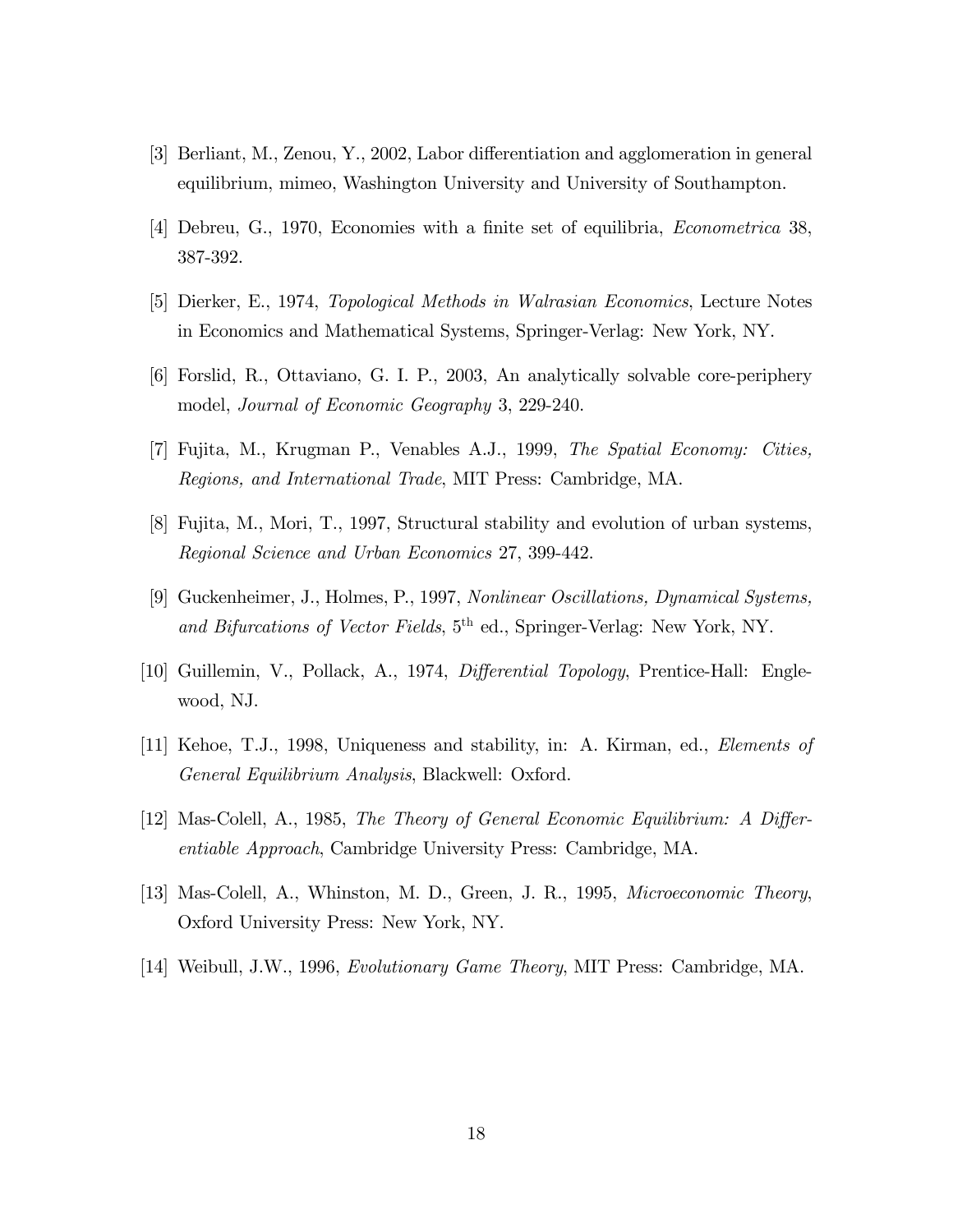

Figure 1:  $a = 0, -2 < b < 2$ .



Figure 2:  $a = 0.005, -2 < b < 2$ .